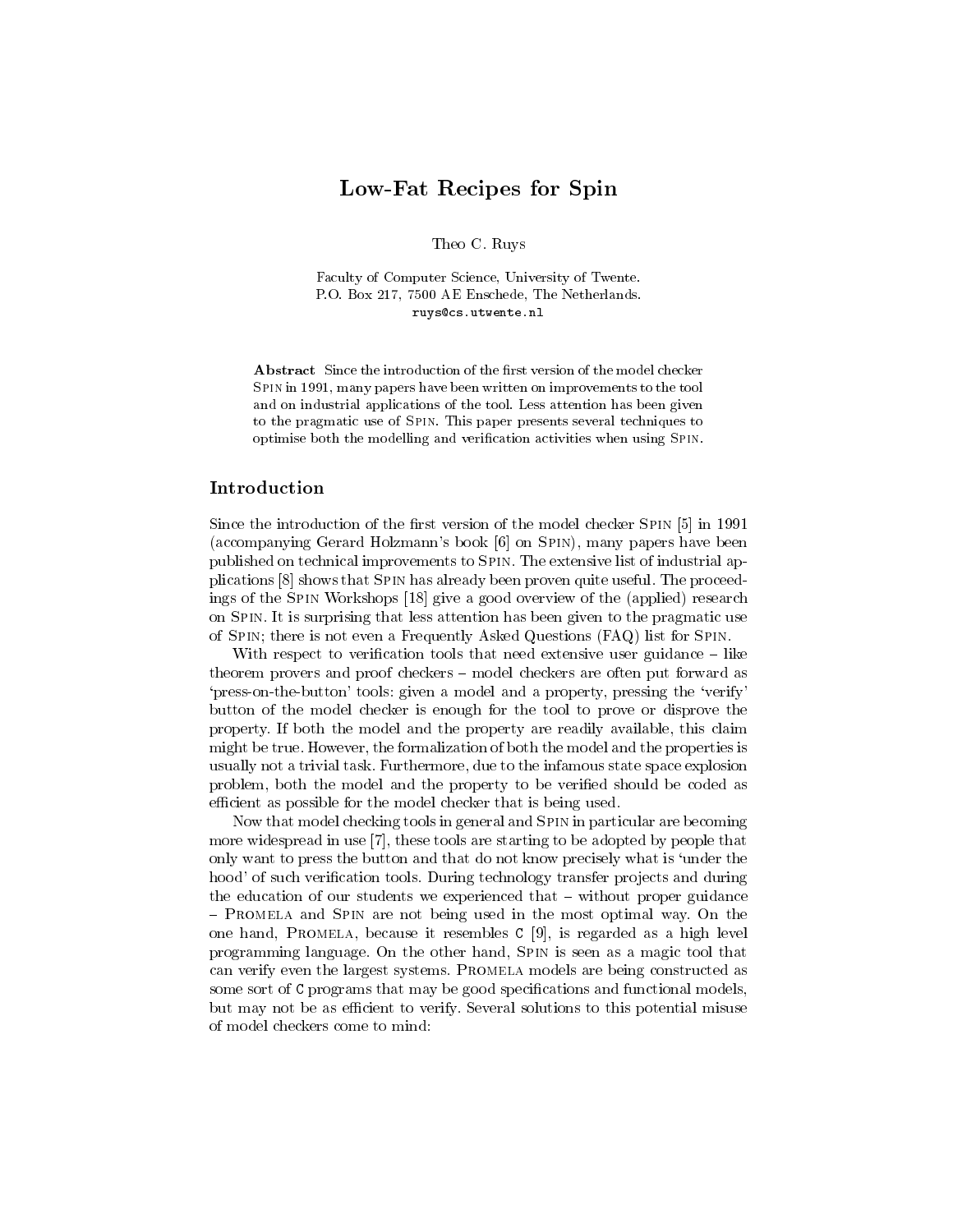- More agressive tools. If model checking tools would mimic optimizing compilers more closely, all non-efficiency could be optimised away. The limited price to pay would be a drop in compilation and runtime speed.
- *Restrict the language.* If the user of the model checker cannot use 'expensive' constructs, the model will be efficient by construction. The catch here is that in general it will be more difficult to model systems.
- ${ -$  Educate the users. If the users know what constructs should be avoided and what data and control structures are most efficient, the user can improve his modelling skills himself.

This paper aims to be helpful with respect to the last solution. We present some (shortened) selected techniques from "Effective SPIN" [15], a collection of proven best practices when using Spin.

**Effective Modelling and Verification** Press-on-the-button verification is only feasible for small to medium sized applications. Industrial size applications need aggressive use of the modelling language, the properties to be checked and the verification tool itself. As discussed above, there is generally a big difference in efficiency in the models developed by a 'casual' user and the models developed by an `expert' user. Moreover, the `expert' user knows how to exploit the directives and options of the model checker to optimise the verification runs. Efficient use of model checking tools seems to require an 'assembler programming' approach to model building: use all tricks of the model checker to minimise the state space of the model and make the verification process as efficient as possible. The 'expert' verification engineer resembles the seasoned programmer, who not only has a deep knowledge and understanding of data structures and algorithms but also knows the options and directives to tune the programming tools that he is using.

With model checking tools there is  $-$  just as with programming  $-$  a trade-off between time and space requirements. For the model checking process, however, the space requirements are much more important than the time requirements. Because of the state space explosion, it is crucial to reduce the number of states as much as possible. So reduction of the number of states is the first consideration. The minimization of the size of the state vector (i.e. the amount of memory which is needed to encode a single state) is the next concern. Only in the last case, reduction of the verification time should be taken into account. SPIN has several options and directives to tune the verification process. Not surprisingly, many of these options are related to the trade-off between space and time requirements. An efficient verification model is usually optimised and tuned towards the property that has to be verified. It is not unusual to have a different model for each different property. This differs from programming, where one usually has only a single program (and older superseded versions of that program).

This paper presents a couple of `expert' techniques to optimise both the modelling and verification process when using  $SPIN<sup>1</sup>$  These techniqes are mostly

<sup>1</sup> To determine whether one is already on the `expert' level of Promela one could do the following: start XsPIN, press "Help" and read the last section "Reducing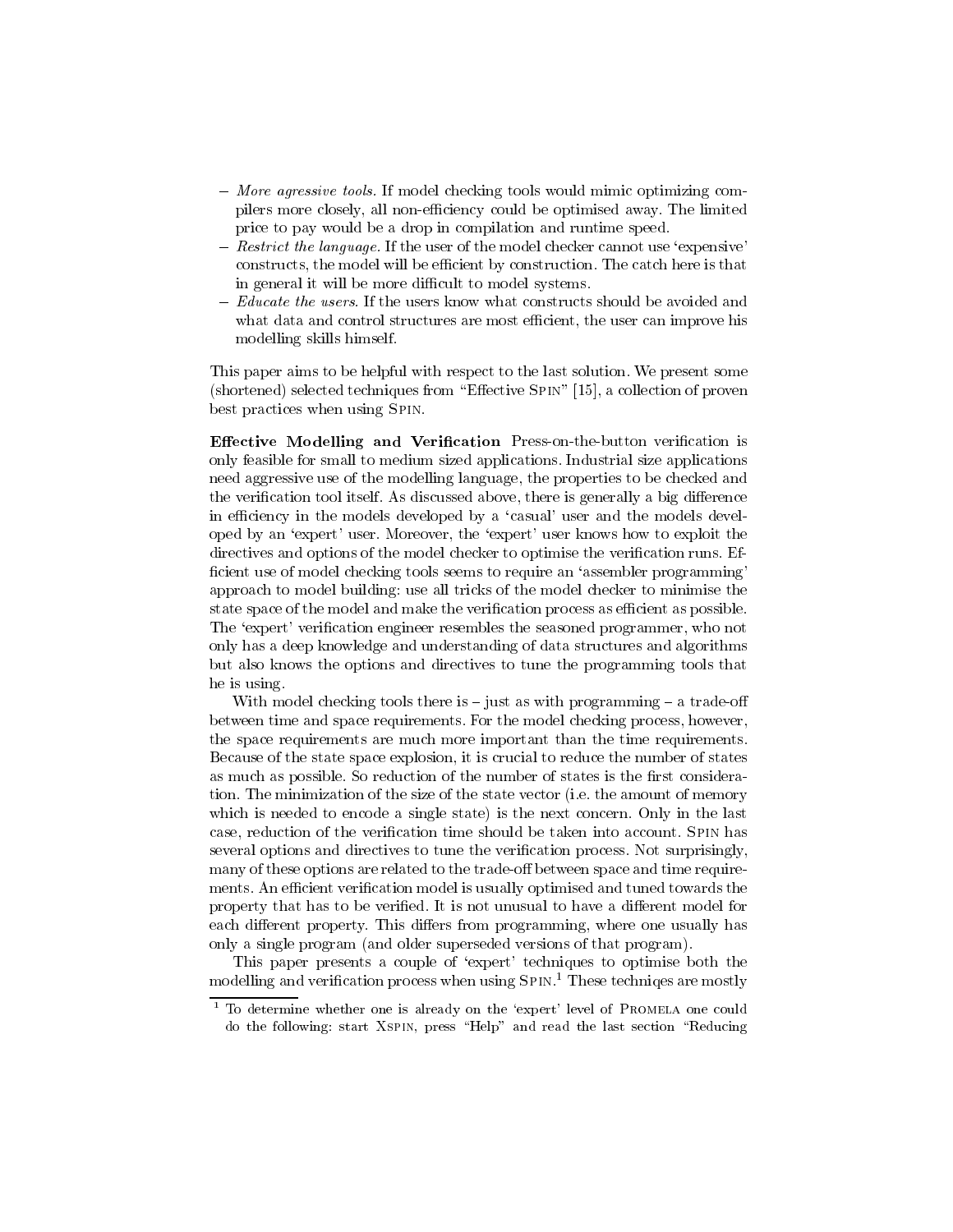concerned with the minimization of the number of states or the reduction of the state vector. The techniques discussed here are not answers to FAQs, but are more like 'recipes from a cookbook' in the style of  $[2]$  and  $[12]$ . The recipes are presented in a tutorial oriented manner. When appropriate, there will be pointers to more formal and technical discussions, though. This paper is intended to be useful for intermediate to advanced users of Spin; [15] has more sections for novice users of SPIN.

All proposed techniques can be used with standard Promela and standard Spin. No modications to Spin are needed. Some hints and tips will be trivial to experienced  $C/C++$  programmers, but might be 'eye-openers' for SPIN users that originate from the 'formal methods community'. Several of the tips and techniques presented in this report, may even look like terrible `hacks': horrible and unreadable deviations from the original specification or model.<sup>2</sup>

We hope that the recipes will not only be adopted as efficient ways to achieve specific goals in PROMELA or SPIN, but also induce a new way of thinking about the verification process with SPIN.

Experiments The techniques discussed in this paper and the advice given are veried by numerous experiments with Spin itself. Summaries of the results of (most of) these experiments are included in the report. All verification experiments are run on a Dell Inspiron 7000 Notebook computer running Red Hat Linux 6.1 (Linux kernel version 2.2.12). The Dell computer is driven by a Pentium II/300Mhz with 128Mb of main memory. For the pan verication runs we limited the memory to 64Mb though. For our experiments we used Spin version

Some verification runs have been repeated with certain optimization settings enabled or disabled. The different types of verification runs are identified as

| default    | default XSPIN settings                            |
|------------|---------------------------------------------------|
| -03.       | disables SPIN's smart merging of safe sequences   |
| -DNOREDUCE | disables partial order reduction                  |
| -DCOLLAPSE | a state vector compression mode                   |
| -DMA=n     | uses a minimised DFA encoding for the state space |
|            |                                                   |

See [19] for details on these verification options.

Literate Programming The recipes in the paper are illustrated by PROMELA code fragments. These PROMELA fragments are presented as *literate programs* [10, 14]. Literate programming is the act of writing computer programs primarily as documents to be read by human beings, and only secondarily as instructions

Complexity". The SPIN user who already lives by all these rules of thumb, is on the right track.

<sup>2</sup> Some of the techniques discussed in this paper should probably be done by Spin instead of the user. Future versions of Spin might incorporate optimizations (e.g. assignment of arrays, *efficient* arrays of bits, checking for pure atomicity, etc.) which would make the discussions in this paper obsolete. Until then, one has to adopt these techniques manually.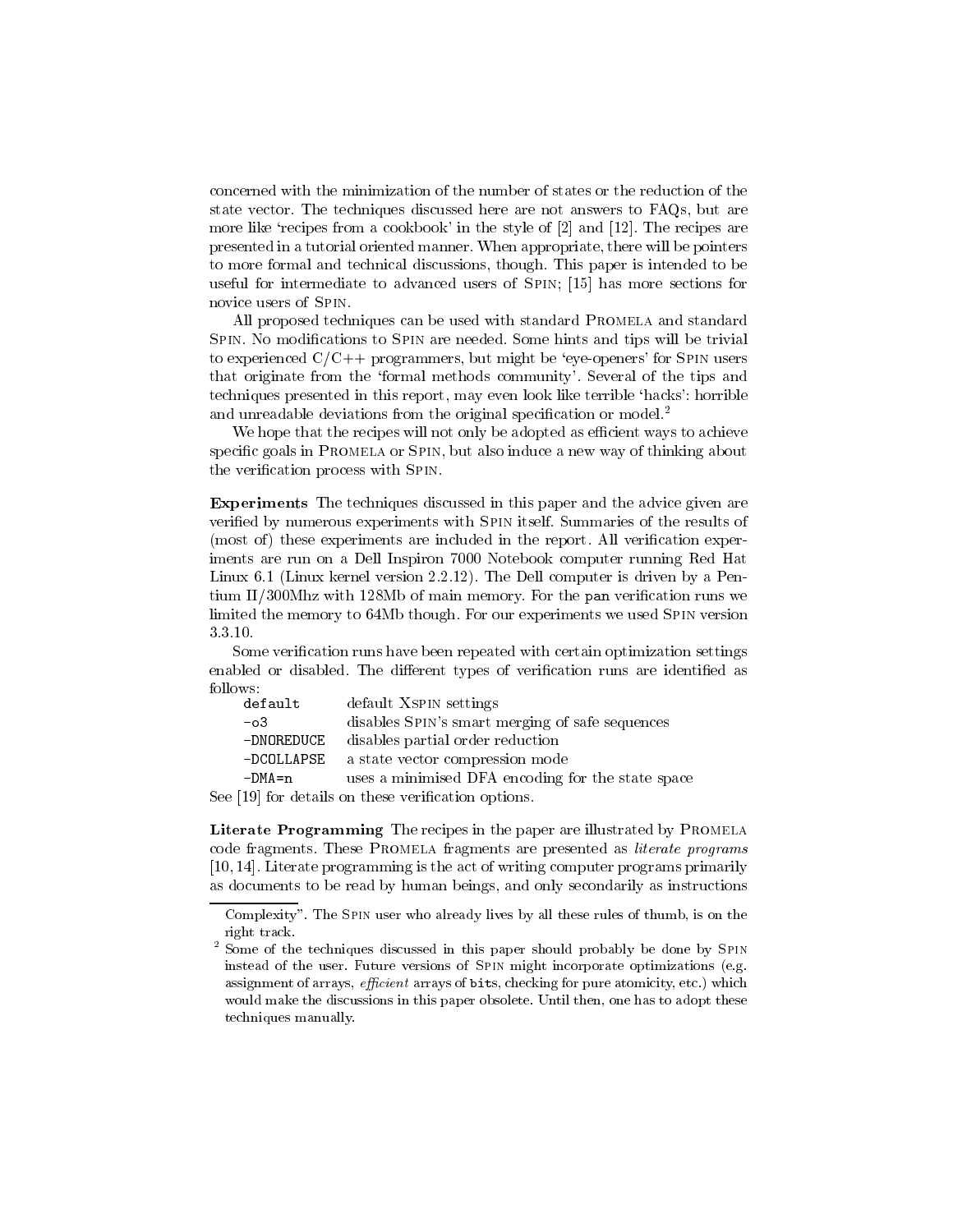to be executed by computers [14]. A literate program combines source code and documentation in a single file. Literate programming *tools* then parse such a file to produce either readable documentation or compilable source code.

We use noweb, developed by Norman Ramsey as our literate programming tool. noweb [14, 13] is similar to Knuth's WEB, only simpler. Unlike WEB, noweb is independent of the programming language to be literated.

We briefly introduce the reader to the noweb style of literate programming. A literate document consists of *code chunks* and *document chunks*. What follows is a code chunk.

1 (sample code chunk 1) $\equiv$ proctype Silly() {  $\langle Silly's\ body\ 2 \rangle$ 

}

In this code fragment, the chunk  $\langle \mathit{sample \ code \ chunk} 1 \rangle$  is defined. In the left margin, noweb shows the unique number of the *code chunk*.<sup>3</sup> When the name of a code chunk appears in the definition of another code chunk, it stands for the corresponding replacement text. In our simple example,  $\langle sample\ code\ chunk\ 1\rangle$ uses the code chunk  $\langle Silly's\ body\ 2\rangle$ , which is defined as follows.

$$
\langle Silly's\ body\ 2 \rangle \equiv
$$

do

$$
\langle Silly's\ body\ 2 \rangle \equiv
$$
\n
$$
\begin{array}{c}\n\langle Silly's\ body\ 2 \rangle \equiv \\
\phi & \phi \\
\therefore & \phi & \phi\n\end{array}
$$
\n
$$
(1) 3 \triangleright
$$

:: skip od ;

In the right margin of the definition of a chunk, between parenthesis, the tags of the code chunks that use this particular code chunk are listed. In this case, this list only contains the tag of  $\langle \mathit{sample code chunk 1} \rangle$ . It's possible and common practice to give the same name to several different code chunks. Continuing our example, we can expand our Silly process as follows.

 $\langle Silly's body 2 \rangle + \equiv$  (1)  $\triangleleft 2$ assert(0) ;

The  $+\equiv$  here indicates that the code chunk  $\langle Silly's \text{ body} \rangle$  has appeared before. The PROMELA code following  $\pm \equiv$  will be appended to the previous replacement text for the same name. When such continuations of code chunk definitions are used, noweb provides more information in the right margin; it indicates the

previous definition ( $\triangleleft$ ) and the next definition ( $\triangleright$ ) of the same code chunk.

# Recipe  $1 -$  Macros, inline definitions and  $m4$

Unlike most programming languages, Promela does not support the concept of procedures or functions to structure a PROMELA model. Instead, PROMELA offers the macro mechanism of the cpp preprocessor [9] and  $-$  since SPIN version 3.2.0

<sup>3</sup> In this paper the WEB style of chunk numbering is used. Another popular way of chunk identification is a tag page.  $n$ , where n indicates the n-th chunk on page page.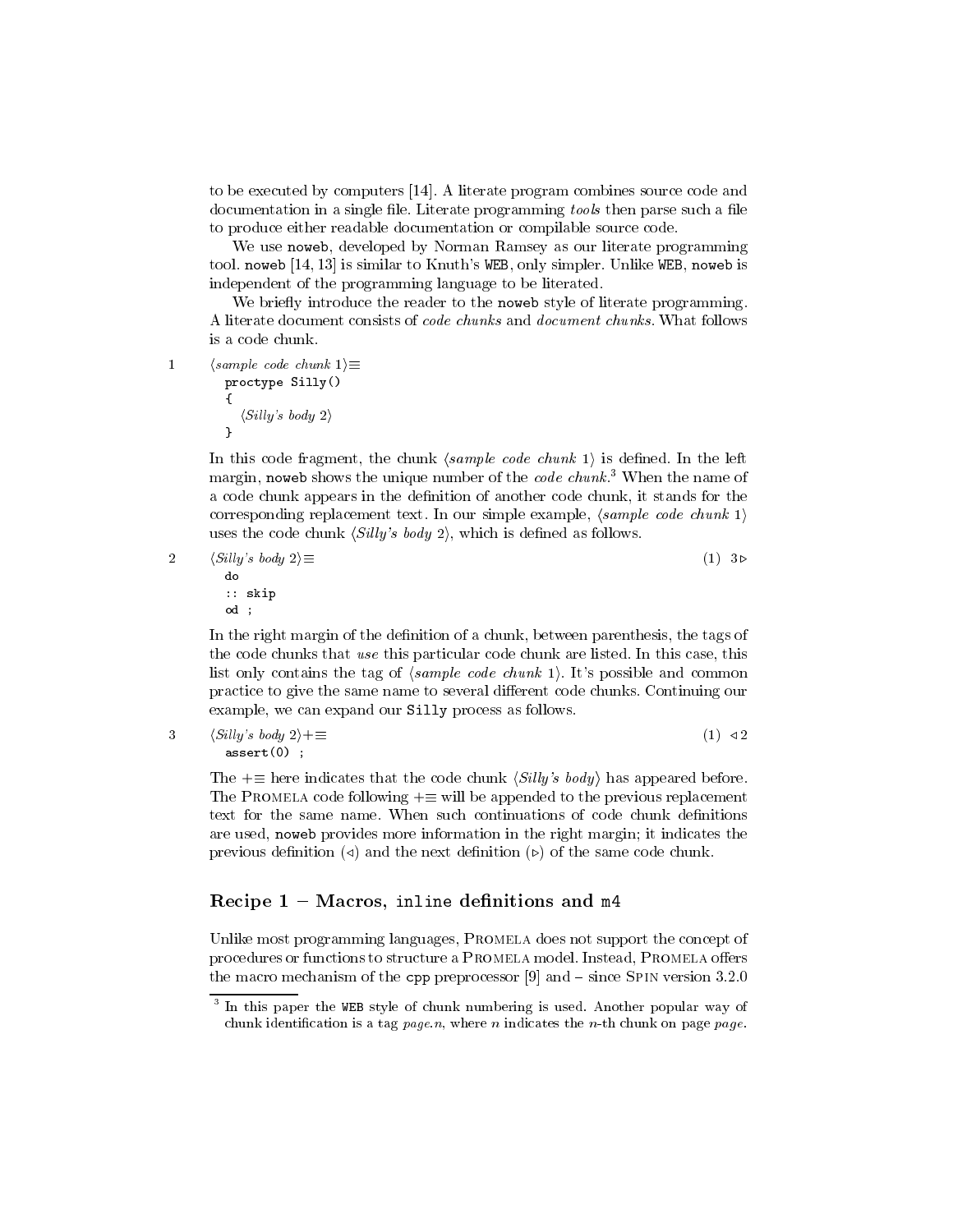${\rm -}$  the semantically equivalent inline construct. As the name of the construct already suggests, an invocation of an inline definition amounts to the automatic inlining of the text of the inline definition into the body of the process that invokes it.

Although limited with respect to native procedures or functions, inline definitions can still be quite helpful to structure a PROMELA model. The cpp macro mechanism is convenient for defining constants and symbolic propositions (e.g. Xspin's dialog window for LTL verication runs). Furthermore, the cpp preprocessor can be used to parameterise a Promela model.

Note that Spin's on-line documentation [19] suggests a third method to simulate procedures. A seperate server process needs to be declared with the body of the procedure. This server process responds to the user processes via a special globally dened channel, and responding to these requests via an user provided local channel. In the light of our 'assembler modelling' approach it will be clear that this method is rejected for its inefficiency.

In this section, we discuss some common cpp macros and inline tricks that have proven useful within the context of PROMELA models. We will also show some of the limitations of inline definitions with respect to parameterising Promela models and introduce the reader to m4, a more powerful macro processor than cpp.

### 1.1 Some cpp Macros

To get a feeling of cpp macros, we first introduce some useful cpp one-liners. These macros will be used in other parts of this report as well.

IF/FI Promela does not support a pure deterministic conditional statement, To model a deterministic conditional one has to reside to the following construct:

```
if
\langle \text{boolean expression} \rangle \rightarrow \langle \text{then part} \rangle:: else \rightarrow (else part)
fi \overline{\phantom{a}} ; \overline{\phantom{a}} ; \overline{\phantom{a}} ; \overline{\phantom{a}} ; \overline{\phantom{a}} ; \overline{\phantom{a}} ; \overline{\phantom{a}} ; \overline{\phantom{a}} ; \overline{\phantom{a}} ; \overline{\phantom{a}} ; \overline{\phantom{a}} ; \overline{\phantom{a}} ; \overline{\phantom{a}} ; \overline{\phantom{a}} ; \overline{\phantom{a}} ; \overline{\phantom
```
If the  $\langle else\ part\rangle$  is missing (i.e. equal to skip), the construct becomes a rather clumsy way to model the equivalent of the following piece of C code:

```
if (\langle boolean \; expression \rangle) {
\langle then\ part \rangleł
}
```
The following two macros IF and FI can be used as a convenient shorthand for a deterministic conditional:

4  $\langle cpp \; \text{macros} \; 4 \rangle \equiv$  5 .

#define IF if :: #define FI :: else fi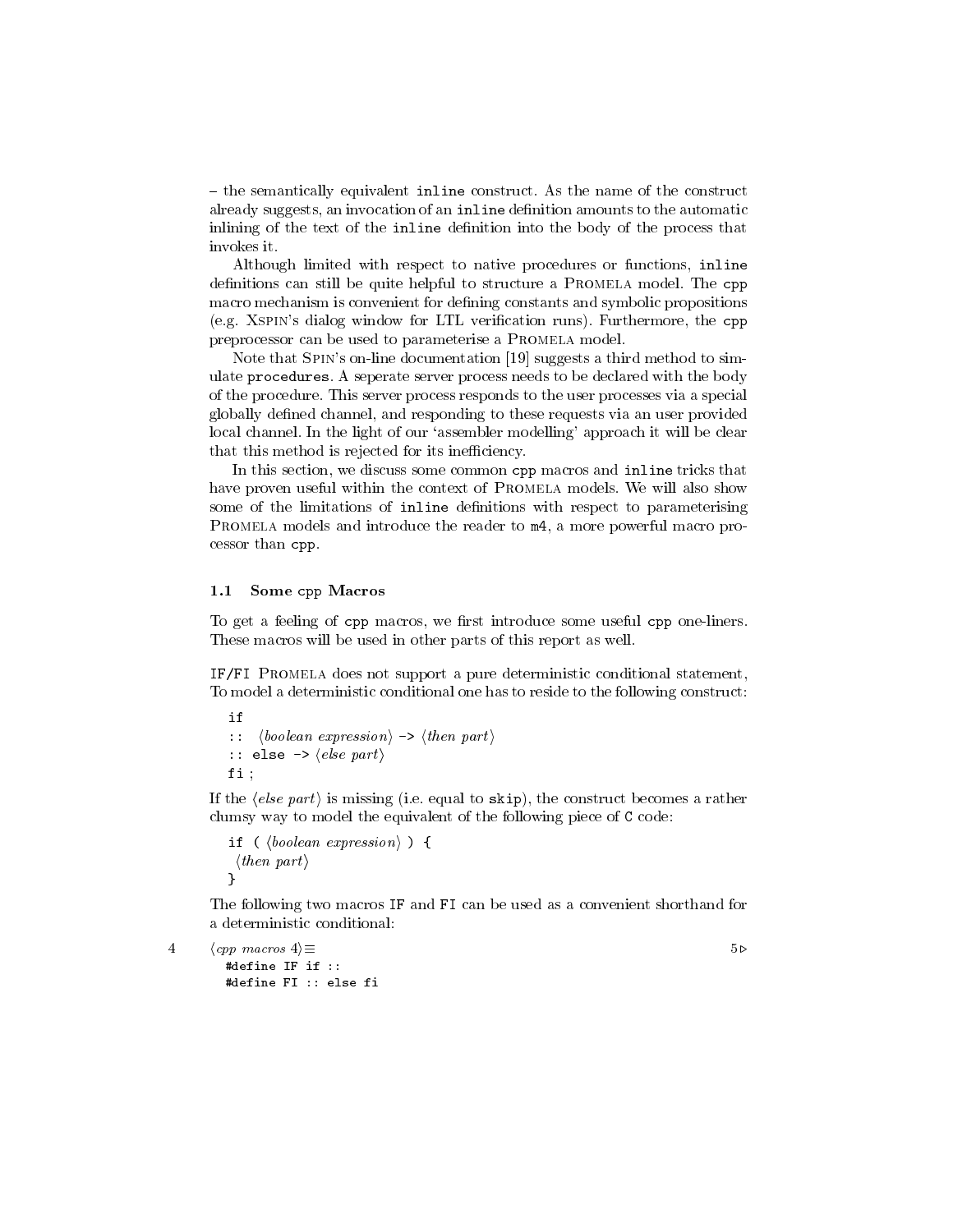Now we can write:

IF (boolean expression)  $\rightarrow$  (then part)  $FI:$ FI;

IMPLIES When checking properties in an assert statement, it often happens that one needs to check a logical implication:  $p \Rightarrow q$ . The  $\Rightarrow$  operator does not have a direct counterpart in PROMELA. Instead we encode the equivalent  $\neg p \lor q$ as a cpp macro:

5  $\langle cpp \; \text{macros} \; 4 \rangle + \equiv$  4 #define IMPLIES(p,q) ((!p) || (q))

# 1.2 A Poor Man's Assignment

Although Promela supports arrays and typedef variables, these structured types are not (yet) 'first class citizens' of the language. For example, it is not possible to use PROMELA's assignment statement (i.e.  $\epsilon$ ) to copy one array or typedef variable to another.<sup>4</sup> Here, the cpp macro or inline construct can be helpful to implement a "poor man's assignment" or copy procedure. As an example, suppose a PROMELA model contains the following typedef definition:

6  $\langle \text{typedef} \space \text{Foo} \space 6 \rangle \equiv$ typedef Foo { byte b1 ; byte b2 ; } ;

The inline definition to copy one Foo variable to another is now trivial:

7 (*inline CopyFoo* 7) $\equiv$ 

```
inline CopyFoo(src,dest)
\mathcal{F}{\color{red} \bullet} . The contract of the contract of the contract of the contract of the contract of the contract of the contract of the contract of the contract of the contract of the contract of the contract of the contract of 
      d_step {
             dest.b1 = src.b1;dest.b2 = src.b2 ;}
 }
```
<sup>4</sup> If one tries to assign a complete typedef variable, Spin will issue an `incomplete structure ref' error. But beware: if one tries to assign a complete array variable, SPIN will not complain. SPIN even allows assignment of incompatible arrays (i.e. different base type or different number of elements). But instead of copying the complete array, SPIN will only copy the first element of the array. The reason for this is that the name of an array variable is treated as an alias to the first element of the particular array.

Please note that Promela does allow initialisation of a complete array in the declaration of the array, though. The declaration

 $\langle type \rangle$  a [N]=val ;

initialises all N elements of a to val.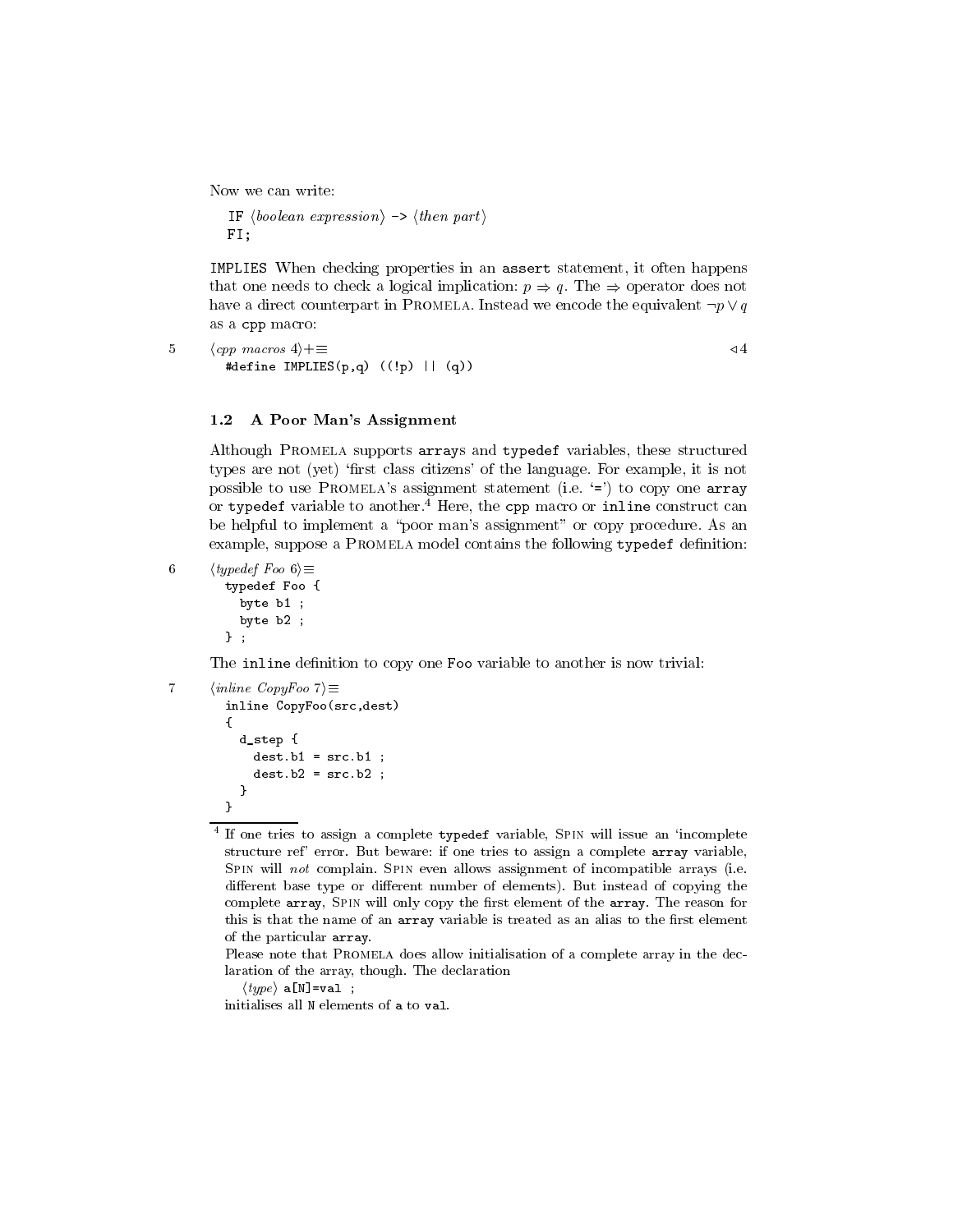Similarly, one can use the following inline definition to assign the value value the elements of an array a of length n.

```
8 (inline AssignArray 8)\equiv
```
}

```
inline AssignArray(a,n,val)
{\color{red} \bullet} . The contract of the contract of the contract of the contract of the contract of the contract of the contract of the contract of the contract of the contract of the contract of the contract of the contract of 
     byte i ;
     d_step {
           i=0 ;
           :: i < n -> a[i] = val ; i++
           :: i >= n -> break
           od ;
           i=0 ;
      }
```
Note that the variable  $i$  is not local to the inline definition, but instead will be a local variable in all processes that invoke the AssignArray definition. To make sure that the overhead of the local variable is kept to a minimum, the variable i is reset to 0 at the end of the d\_step. In this way, system states will not differ on the basis of the temporary variable i. See Recipe 5 for details on this idiom.

It would even have been more efficient if we would be able to 'hide' the variable i from the state vector using the Promela keyword hidden. Unfortunately, the current version of Spin only allows global variables to be declared as hidden variables. So in order to hide i, we should declare i as a global variable and remove the declaration of i from the inline macro.

Note that one has to supply inline definitions for all typedef objects or array variables that have to copied or initialised.

## 1.3 Parameterised Protocols

Communication protocols are often parameterised by some symbolic constants. Typical parameters are the number of processes, the length of the communication buffers, the window size of the protocol, etc. When modelling such a parameterised protocol in Promela one usually uses the macro mechanism of the preprocessor cpp to define the parameters at the start of the PROMELA model. For example, we could use the following PROMELA fragment

```
#define N
                          3
#define WSIZE
                          \overline{4}#define CL
                          \overline{2}
```
to specify N protocol instances, a windowsize of WSIZE and a channel length of CL elements.

Each time the PROMELA model has to be validated with different values of the parameters, the constants need to be changed explicitly in the PROMELA model. To really make the constants parameters to the Promela model, Spin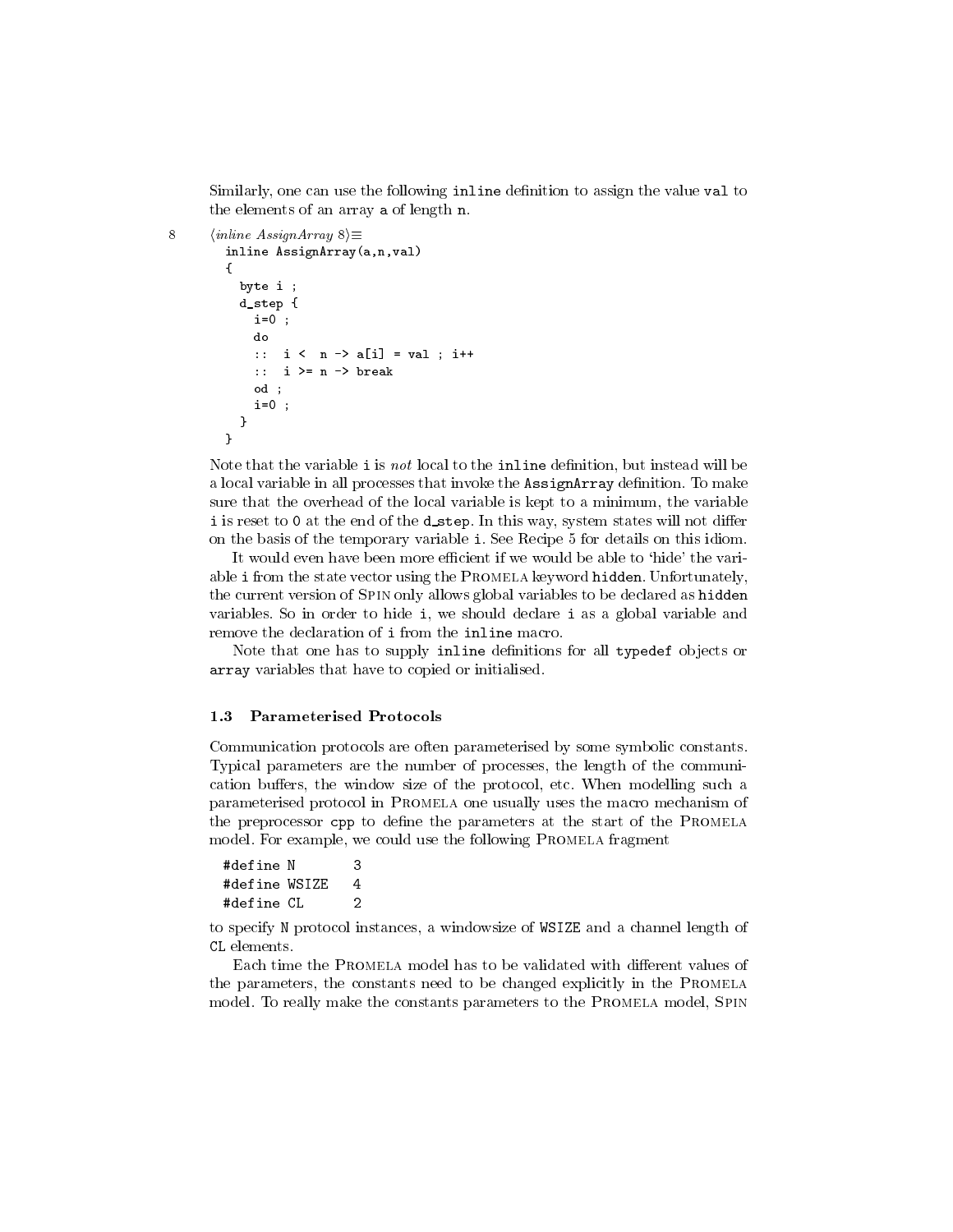provides the preprocessor related options -D and -E to move the denition of such parameters outside the PROMELA model:

-Dyyy pass -Dyyy to the preprocessor

-Eyyy pass yyy to the preprocessor

Instead of defining the parameters in the PROMELA model itself, one can run SPIN as follows:

spin -DN=3 -DWSIZE=4 -DCL=2  $\langle$ *promela file* $\rangle$ 

Consequently, the  $\langle$ *promela file* $\rangle$  does not have to be changed for different values of the protocol parameters. When parameters are set in this way using the command-line, it is recommended to specify default values for the parameters in the Promela model itself. For example:

```
#ifndef N
#define N 3
#endif
```
In practice, changing one of the parameters of a PROMELA model often means that some other statements have to be altered as well. For example, consider the following Promela fragment, where a message MSG is non-deterministicly sent to one of the available N processes. We assume that the sending over the channels to[i] cannot be blocked.

```
9 \langle non-deterministic send - if 9\rangle \equiv
```
 $i$ f

```
:: to[0] ! MSG
:: to[1] ! MSG
:: to[2] ! MSG
:: to[3] ! MSG
fi ;
```
}

In this case N is equal to 4. The number of processes parameter is hardcoded into the model; if N is changed from 4 to 7, we have to add three more lines. We could make the sending of the MSG depend on N using PROMELA's do statement:<sup>5</sup>

10

```
\langle non-deterministic \; send \; -do \; 10 \rangle \equiv
```

```
byte i ;
atomic {
  i=0 ;
 do
  :: i<N-1 -> i++
  :: i<N-1 -> to[i] ! MSG ; break
  :: i>=N-1 -> to[N-1] ! MSG ; break
  od ;
  i=0 ;
```
This do-solution is less efficient than the straightforward if clause: not only do we need an extra variable to loop through the possible processes 0..N, the do construct also performs worse with respect to the execution time and the search

<sup>5</sup> Note that the do-solution is only semantically equivalent to the if-solution if the sending over the channels to [i] cannot be blocked.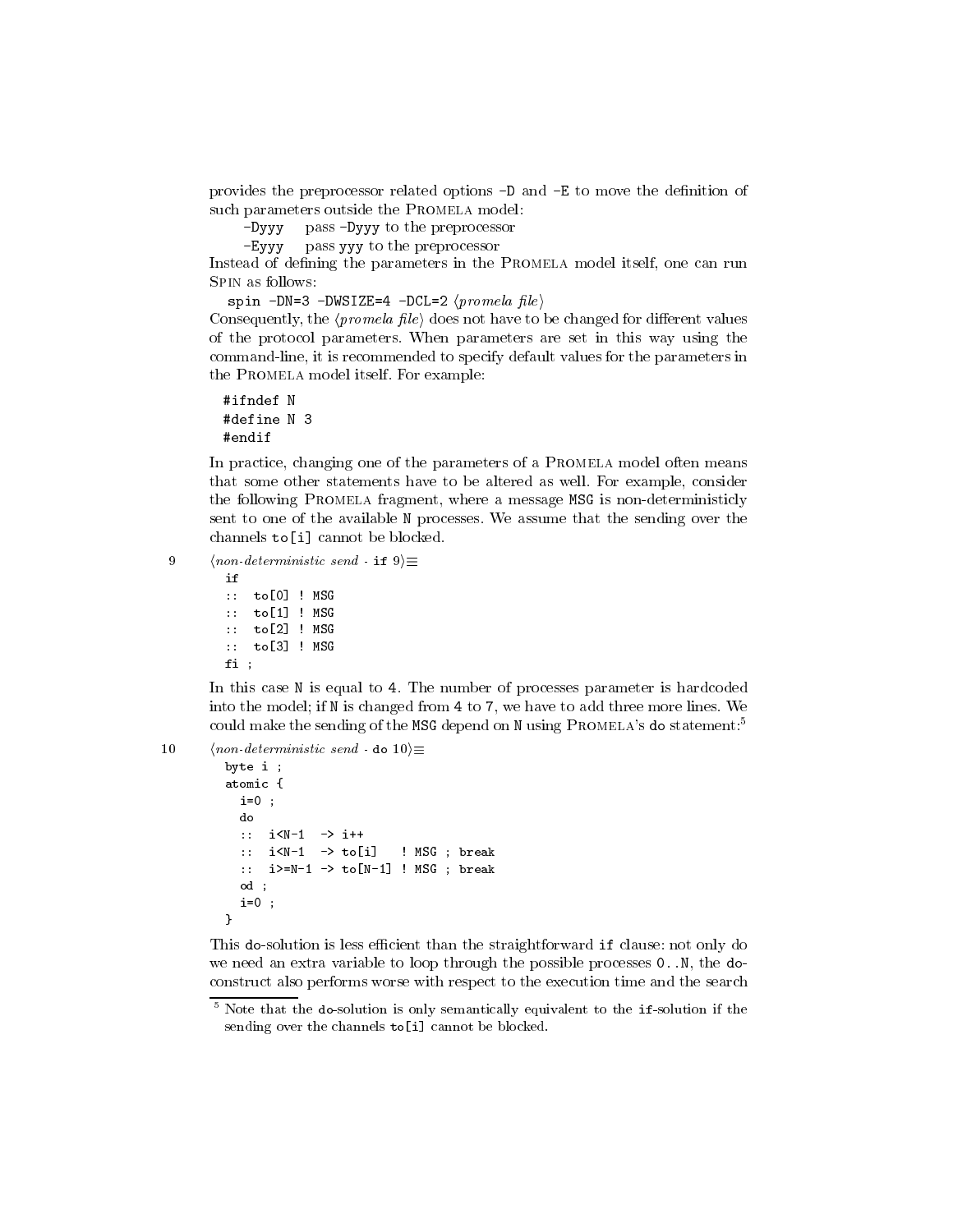| cpp macro                                | m4 macro                                |
|------------------------------------------|-----------------------------------------|
| #define MAX 5                            | define('MAX'.`5')                       |
| #define $P$ (a>5 && b<10)                | define $('P', 'a>5 \& k b < 10')$       |
| #define IMPLIES $(x,y)$ $((!x)     (y))$ | define('IMPLIES','((!\$1)   $($ \$2))') |
| #include "filename"                      | include('filename')                     |

Table 1. Some cpp macros and their m4 counterparts

depth.<sup>6</sup> Moreover, the do-solution is clearly less readable than the original if construct. The only advantage of the do-solution is that it is parameterised in  $N_{-}$ 

Unfortunately enough, the cpp preprocessor is not expressive enough to let a macro expand to the if solution: cpp does not have a looping construct that depends on some numeric constant. A more powerful preprocessor is needed.

#### $1.4$ The m4 Macro Processor

Like cpp, m4 [16] is a macro processor in the sense that it copies its input to the output, expanding macros as it goes. m4 is being used either as a front-end to compilers, or as a macro processor in its own right. m4 is much more powerful and nexible than cpp. m4 is widely available on all UNIXes. In the context of PROMELA and SPIN, m4 has turned out to be valuable tool for making PROMELA models more generic without losing efficiency.

The use of a different preprocessor than SPIN's is anticipated in SPIN with the -Pxxx option. To make Spin use m4 instead of cpp, one simply issues the command

```
spin -Pm4 -E-s<sup>8</sup></sup>
```
This report is not the place to describe m4 in great detail. The interested reader should refer to [16] instead. We will only briefly discuss some differences between cpp and m4 to make a migration to m4 easier. And of course we will present the parameterised  $m4$  macro that expands to the  $\langle non-deterministic send - if 9 \rangle$ chunk of the previous section.

Table 1 shows some cpp macros and their m4 equivalent counterparts. The m4 macro processor uses *quoted strings* (i.e. a string between the characters  $\cdot$  and ') to specify the arguments of the define macros. Naturally, m4 also provides constructs to conditionally include or exclude some program fragments. For example, the cpp construct

 $^{\circ}$  In Recipe 3 "Randomness" we discuss the differences between the  $\mathtt{ir}$  and do solutions in greater detail.

<sup>7</sup> A warning on m4 from [16]: \Some people found m4 to be fairly addictive. . . . Beware that m4 can be dangerous for the health of compulsive programmers."

<sup>8</sup> The option -s which is passed to m4 using Spin's -E option, is needed to ensure the correct synchronisation of line numbers and file names within the PROMELA source file(s). See [16] for details.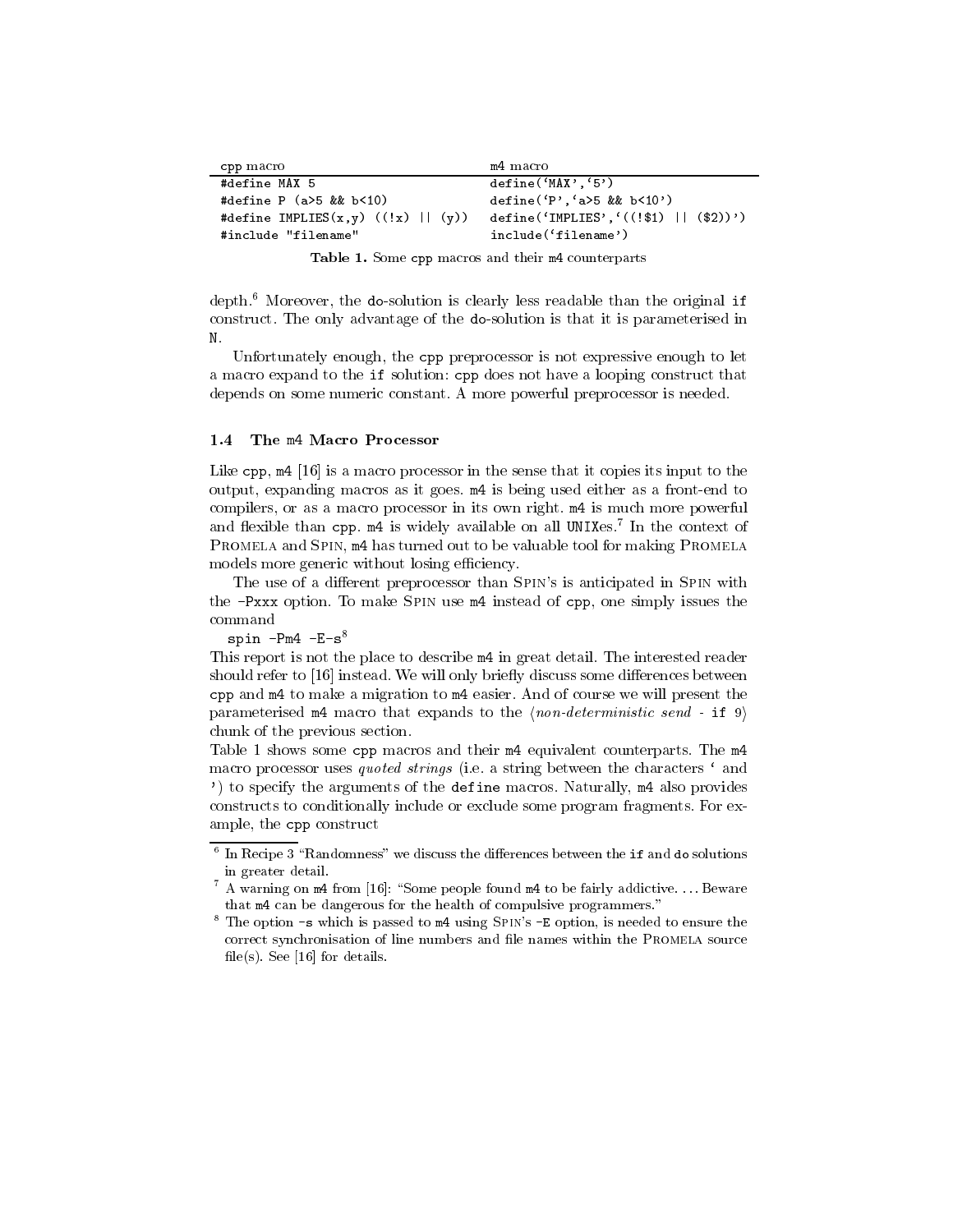| #ifdef name                     |                   |                                        |  |
|---------------------------------|-------------------|----------------------------------------|--|
| $\langle then \dots \rangle$    | has the following | ifdef ('name','                        |  |
| #else                           | m4 counterpart:   | $\langle then \dots \rangle$ , $\cdot$ |  |
| $\langle$ else $\ldots \rangle$ |                   | $\langle else \dots \rangle$ )         |  |
| #endif                          |                   |                                        |  |

And the if, the ifndef and undef constructs of cpp have equivalent commands within m4 as well.

Comments in m4 input files are normally delimited by the characters '#' and a newline character. These comment delimiters can be changed to any string, using  $m4$ 's built-in macro changecom. To retain PROMELA style comments  $-$  i.e. the cpp style comments – we change the comment delimiters to  $/*$  and  $*/$ .

11  $\langle m4 \text{ macros } 11 \rangle \equiv$  12  $\triangleright$ changecom( $'$ /\*', $'$ \*/')

Besides counterparts for all cpp commands, m4 supports several additional preprocessing features. To implement a general looping construct, only the stack-like redefinition macros, the recursion construct and the integer arithmetic operations of m4 are needed, though. The following forloop macro is from [16]:

 $\{m_4 \text{ macros } 11\} + \equiv$  411 define('forloop',  $'$ pushdef('\$1', '\$2')\_forloop('\$1', '\$2', '\$3', '\$4')popdef('\$1')') define(`\_forloop',  $`$ \$4''ifelse(\$1, '\$3', , `define(`\$1', incr(\$1))\_forloop(`\$1', `\$2', `\$3', `\$4')')')

Understanding the implementation of the forloop macro is not really needed, only the result of an invocation of forloop is important here. The forloop macro expects 4 parameters. The first parameter is the looping variable. The second and third parameter are the start and end value of the looping variable, respectively. The last argument of forall is the string that should be written for each value of the looping variable.

For example, the macro invocation forloop $('i', 1, 8, 'i')$ expands to

expand to the contract of the contract of the contract of the contract of the contract of the contract of the contract of the contract of the contract of the contract of the contract of the contract of the contract of the 1 2 3 4 5 6 7 8

if

For each value of  $i$ , the string  $'i$  ' is written, with the actual value substituted for i. Using forloop, we now are able to write a parameterised version of  $\langle non$ deterministic send - if 9):

13 (non-deterministic send - if using  $m4$  13) $\equiv$ 

```
for loop('i', 0, eval(N-1), ':: to[i] ! MSG')fi ;
```
If N has been defined to be 4, this chunk 13 will expand exactly to chunk 9. Although we managed to parameterise the guards of the if clause, the m4 construct using forloop is clearly less readable than both the original static if clause and the do solution. In Recipe 3, though, we will show that the m4 construct proves to be an efficient and parameterised solution.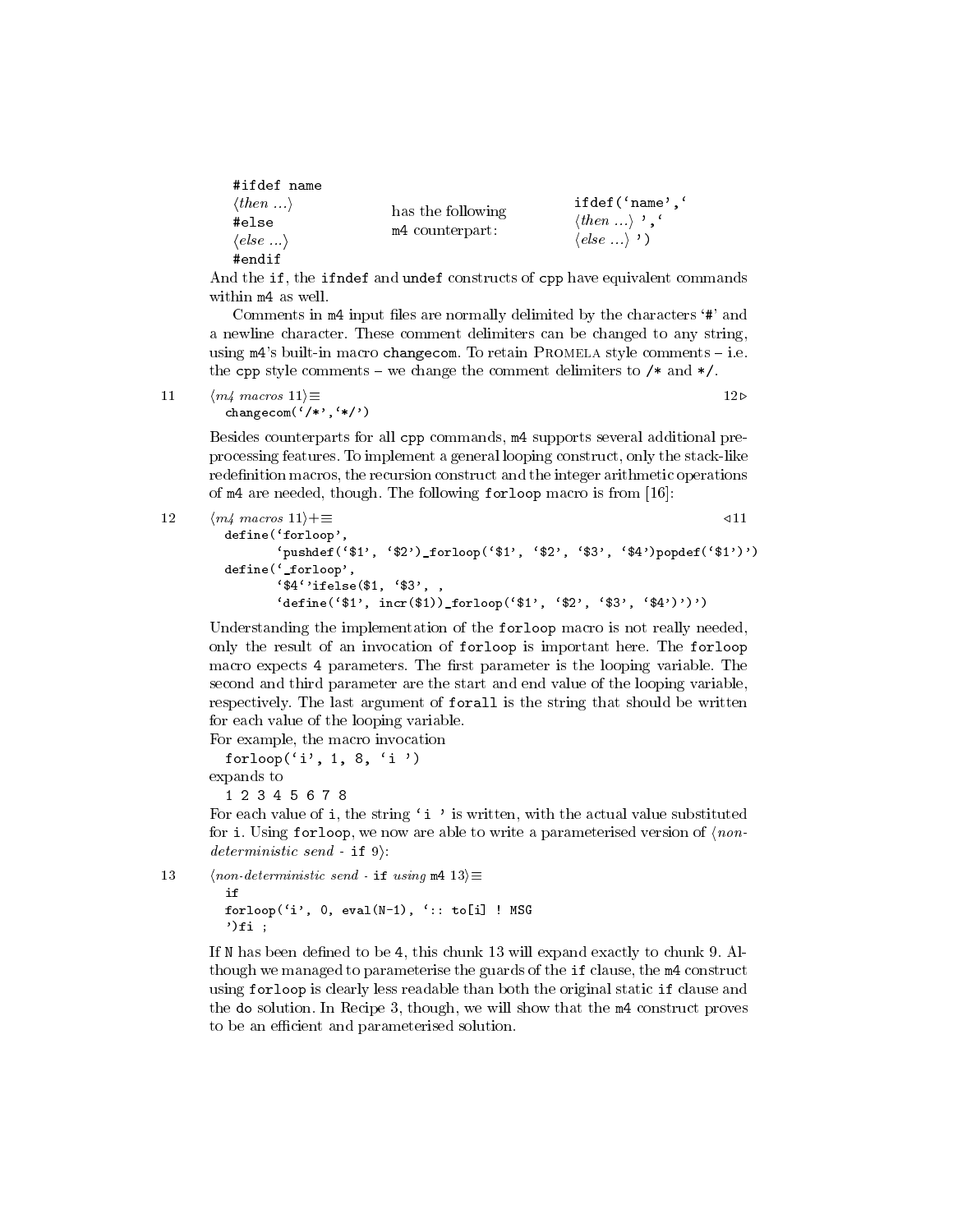The forloop macro can also be quite useful in a (boolean) expression. Suppose that a process waits for all N processes to become ready, i.e. the boolean ready[i] is true for all  $i \in 0$ ..N-1:

ready[0] && ready[1] && ... && ready[N-1]

Again, we cannot use cpp to build this expression which depends on the parameter N. The forloop macro is straightforward, however:

forloop('i', 0, eval(N-1), 'ready[i]  $&x$ ') true

Conclusions To structure a Promela model or to parameterise the model, the use of cpp and inline constructs usually suffices. The power user, however, might consider to add  $m4$  to his (verification) toolbox: this macro processor is more powerful than cpp and the parameterising of the PROMELA model is usually more elegantly. Moreover  $-$  as we will see in Recipe  $3$   $-$  the resulting PROMELA model can be more efficient in terms of the number of states or the needed search depth. It is possible to mix m4 and cpp constructs in a single PROMELA model. This is not considered good practice, though.

As a last remark, remember that PROMELA is a protocol meta language, not a programming language. Shorthands like IF and forloop should be used with caution.

## Recipe  $2 -$  Atomicity

This section discusses issues related to the atomic and d\_step constructs of Promela, which both introduce a sequence of statements that is to be executed indivisibly. The atomic sequence is allowed to contain non-deterministic choices, whereas the  $d$ -step (i.e. the deterministic step) may only contain deterministic statements.<sup>9</sup>

Both constructs can be used to reduce the complexity of the validation model and to improve the efficiency of verification runs  $[19]$ . As we will see in Recipe 5, the **d\_step** construct can also be seen as a mechanism to define an indivisible statement in the language at the user-level, and thus to extend the semantics of PROMELA itself [20].

The semantics of the atomic clause of PROMELA has changed over the years. In version 1.x of Spin, it would causes a run-time error if any statement, other than the first statement, blocks in an atomic sequence  $[17]$ . However, since version 2 of Spin, it is legal for an atomic sequence to block. If any statement within the atomic sequence blocks, the atomicity is lost, and other processes are allowed to execute arbitrarily many statements  $[20]$ . The **d**\_step is not allowed to block, though. The pan verifier will abort the verification if it detects a blocking d step.

<sup>&</sup>lt;sup>9</sup> Although the **d\_step** clause should only contain 'deterministic' statements, the pan verifier will not check this. If the verifier encounters a non-deterministic choice, it will just choose the first alternative.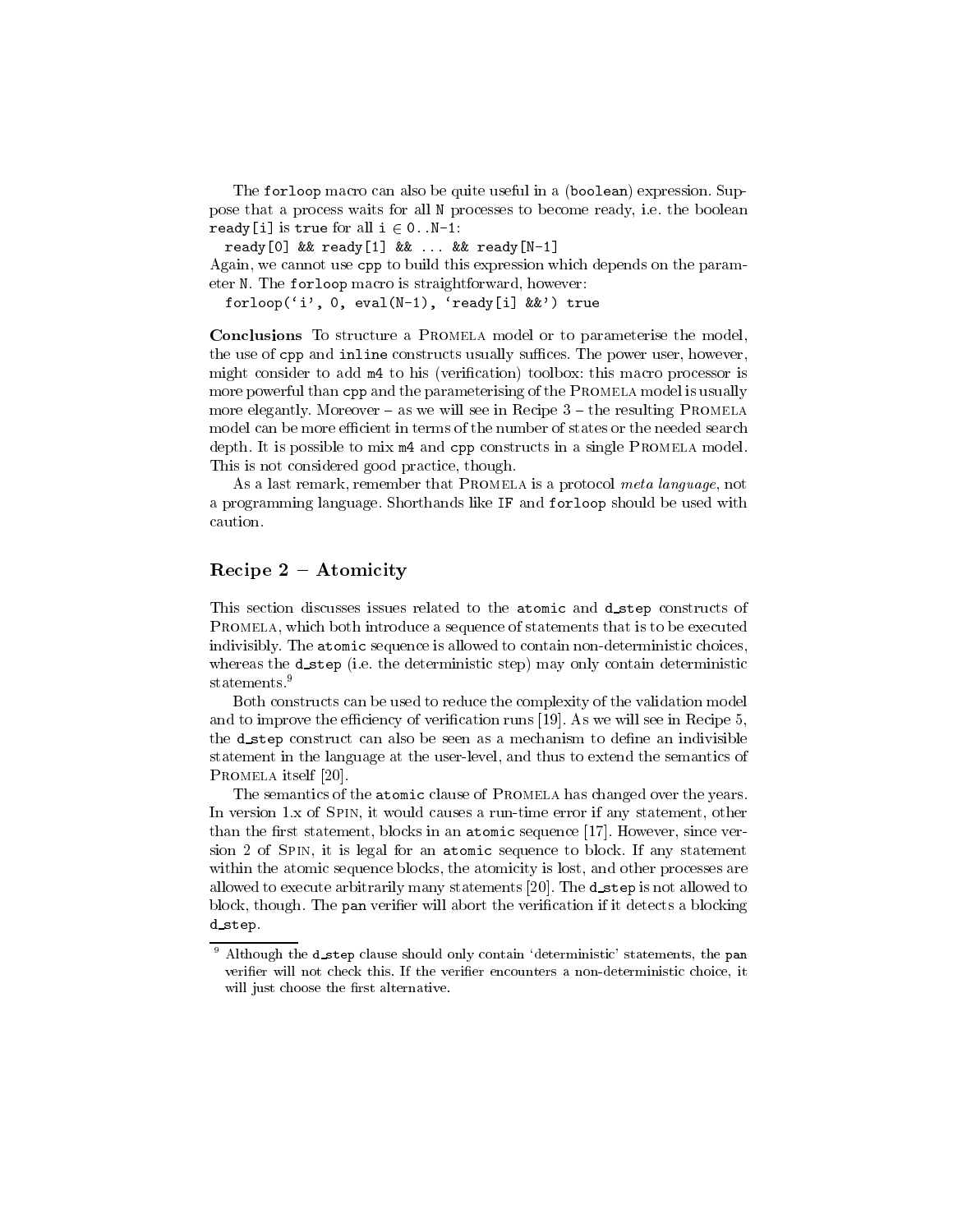### 2.1 Atomicity of Single Statements

Before turning to the atomic and d\_step constructs themselves, we briefly discuss the granularity of Promela statements. In the realm of (competing) parallel processes that share global memory, the implementation of computations and assignment statements is liable to result in incorrect behaviour due to race conditions between the processes. The abstraction level of PROMELA is higher: a single statement is assumed to be indivisible. For example, an assignment like

```
a = b + c * d - e * f;
```
is considered to be atomic within Promela. If one wants to check the correctness of a possible low-level implementation of such an assignment, one should manually split up the assignment using temporary variables. For example:

 $x1 = c*d$  ;  $x2 = e * f$ ;  $x1 = b + x1$ ;  $a = x1-x2$ :  $\mathbf{r}$ 

To exclude the temporary variables x1 and x2 from the state vector, they should be defined as hidden global variables.

### 2.2 atomic is not always atomic

New users often expect the version 1.x semantics of Spin: placing an atomic clause around a sequence of statements should ensure the atomicity of the statements. This erroneous perspective can lead to unexpected errors that are hard to find. For example, suppose a PROMELA model contains an atomic clause which is assumed to be indivisible. During a verication run, however, the atomic clause blocks and control is passed to one of the other processes. Later during the search, the property that is being checked is violated, due to the premature ending of the atomic clause. Still assuming the atomicity of the clause, the user does not understand why the property has been violated.

The statement that causes an atomic clause to block is often an if or do statement. If the set of guards of the if or do statement is not complete and the else statement is missing, the particular statement might block. This error can easily slip into the model, when behaviour is added to the PROMELA model (i.e. new possible values for variables, new mtype messages that are sent over a channel), that is not anticipated by the particular if or do statement.

Although the semantics of the atomic clause have changed, it is still relatively easy to check whether atomic clauses are `pure' in the sense that they are not exited prematuraly due to a blocking statement. The following steps are

- $-$  declare a global bit variable aflag;
- $=$  set aflag to 1 on entrance of each atomic block that has to be checked for 'pure atomicity': immediately after the first statement or guard of the atomic block;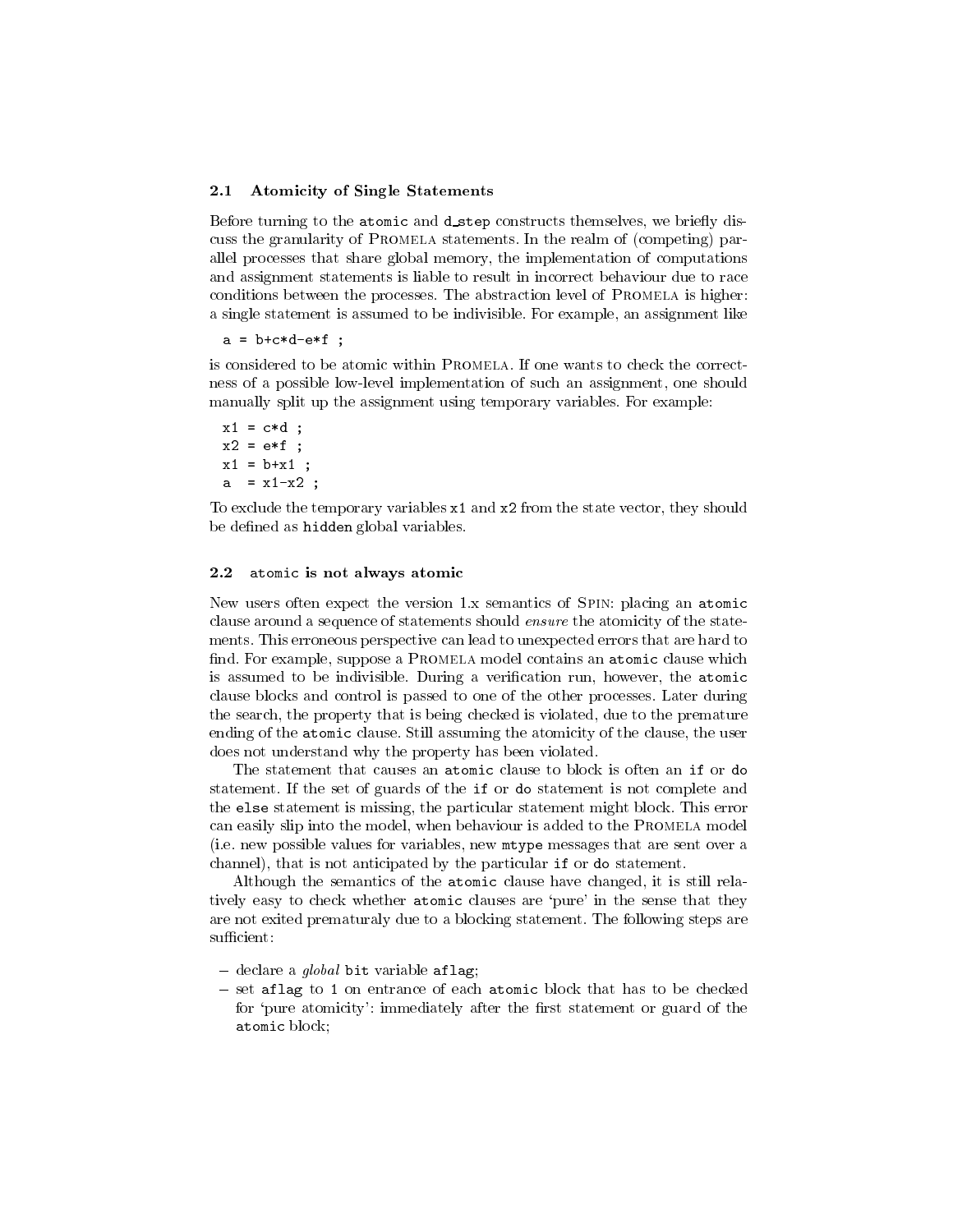- set aflag to 0 on leaving those atomic blocks: immediately before the closing `}' of the block;
- { use Spin to verify that aflag is always equal to zero, i.e. verify that the invariant property []P holds, where P is equal to !aflag.

For example, to verify the following atomic clause

```
14 \langle atomic \ block 14 \rangle \equivatomic {
                guard ;
                ...
             }
```
for `pure atomicity', it would have to be changed to

```
15 \langle atomic \ block \ with \ \mathbf{afflag} \ 15 \rangle \equiv
```

```
atomic {
 guard ;
 aflag=1 ;
  ...
 aflag=0 ;
}
```
A drawback of this method is that all atomic clauses have to be altered in the PROMELA model to check for 'pure atomicity'. Instead, we could also use cpp macros such that the checking can be done conditionally. The  $\langle aflag \, declara$  $tions$  16) chunk below defines the necessary macros:

```
16 \langle \textit{affag declarations 16} \rangle \equiv
```

```
#ifdef CHECK_ATOMICITY
bit aflag ;
#define SET_AFLAG aflag=1
#define RESET_AFLAG aflag=0
#else
#define SET_AFLAG skip
#define RESET_AFLAG skip
#endif
```
The SET\_AFLAG and RESET\_AFLAG macros are only 'active' when CHECK\_ATOMICITY is defined. The *(atomic block with* aflag 15) fragment can now be changed to:

17 (atomic block with AFLAG macros  $17 \equiv$ 

```
atomic {
  guard ;
  SET_AFLAG ;
  ...
  RESET_AFLAG ;
}
```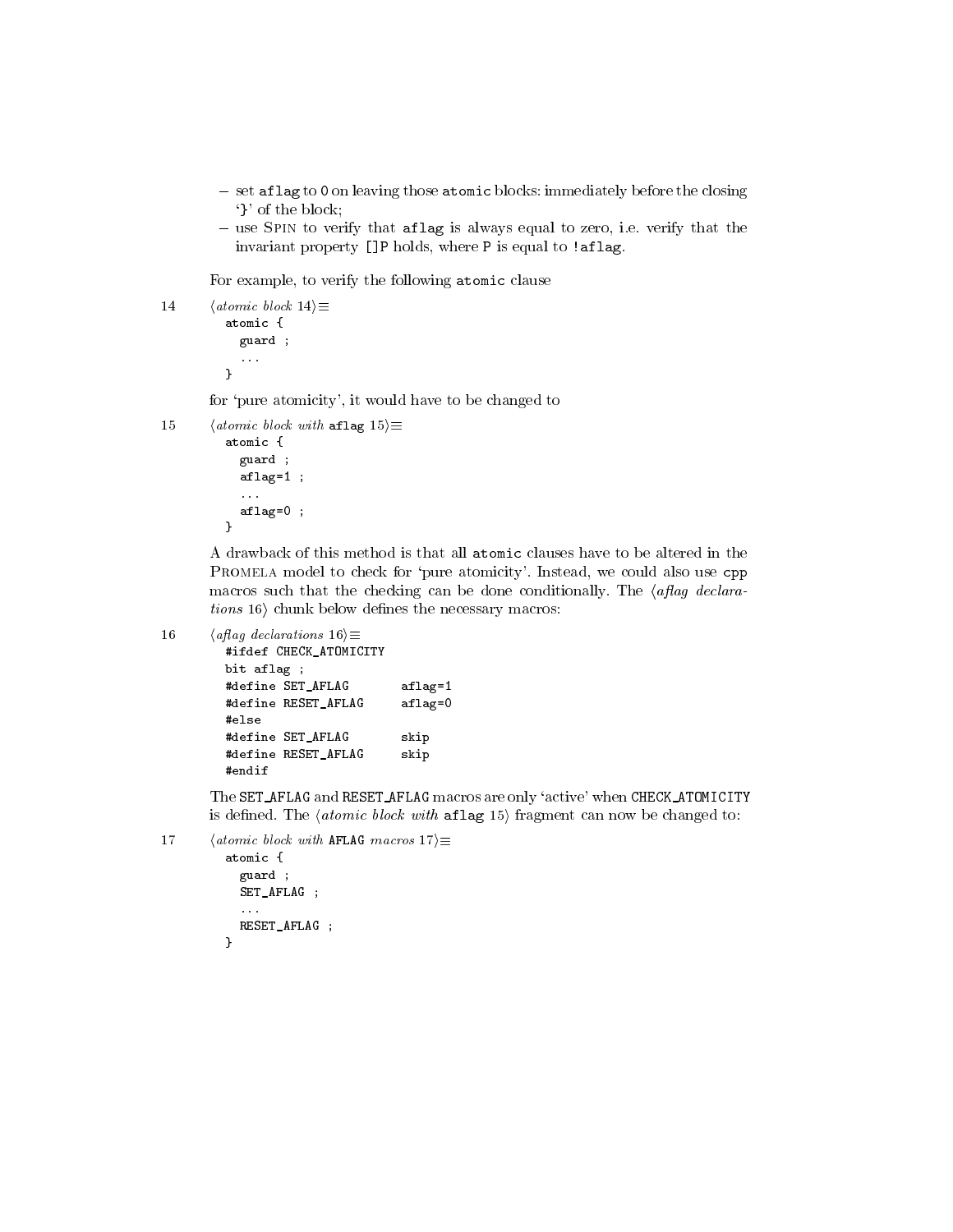## 2.3 Infinity and Atomicity

Most reactive systems  $-$  like communication protocols  $-$  execute forever. Spin does not have problems verifying such systems with infinite behaviour.<sup>10</sup> Infinity and the atomic and d\_step constructs do not mix, though. Consider the following trivial infinite loop in PROMELA:

18 hinnite loop 18i (19{21) bit b ;

 $\pm$ :

 $b=1-b$ 

od ;

which is encapsulated in the following proctype:

```
19 \langle \text{infinite-normal}.\text{pr 19} \rangle \equivactive proctype Infinite()
                {
                    \langle \text{infinite loop 18} \rangle
```
When this PROMELA model is checked (e.g. for invalid endstates), pan will terminate normally and report that 2 states are stored with a maximum search depth of 1.

Things change, however, if we enclose the  $\langle \textit{infinite loop} \; 18 \rangle$  into an atomic clause:

```
20 \langle \text{infinite-atomic}, \text{pr } 20 \rangle \equiv
```
}

active proctype Infinite() { atomic {  $\langle \text{infinite loop 18} \rangle$  }  $\mathcal{P}$ }

There will still be only one state, but pan cannot 'get out' of the atomic loop; the pan verifier will continue to execute the assignment statement. Luckily, pan will (eventually) complain that the search depth was too small: every execution of the assignment will have been put onto the stack. When we enclose the  $\langle \text{infinite} \rangle$  $\{loop\ 18\}$  in a d\_step, we get into trouble, though.

21  $\langle \text{infinite-}d\_step \text{.} \text{pr 21} \rangle \equiv$ 

```
active proctype Infinite()
ſ
 {\color{red} \bullet} . The contract of the contract of the contract of the contract of the contract of the contract of the contract of the contract of the contract of the contract of the contract of the contract of the contract of 
        d_step { \langle infinite\ loop\ 18\rangle }
\mathcal{P}}
```
The pan verifier will never be able to complete its d\_step transition and will keep executing the assignment statement; all in a single search step. The verifier will get into an endless (livelock) loop and will never allow one of the other processes to proceed. This error is not easy to spot as it seems as if pan is very busy traversing the state space.

 $^\circ$  Note that Promela models always define finite state systems. Thus infinite behaviour in PROMELA involves looping: visiting a state that has already been visited before.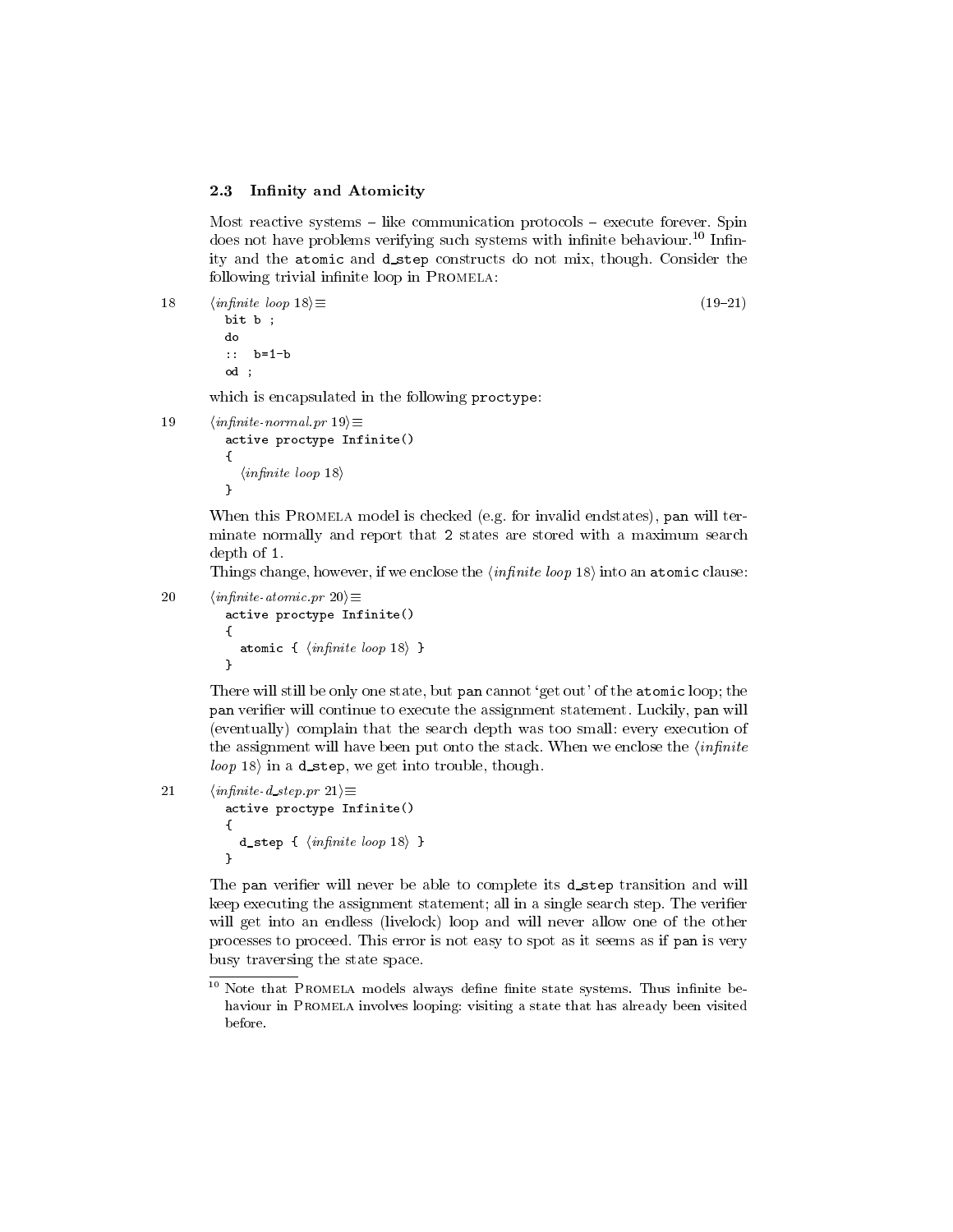Although this example is trivial, an endless loop in a d\_step clause is not unlikely to occur in practice. For example, consider the inline definition of  $\langle$ *inline AssignArray* 8 $\rangle$ , which initialises an array a of length n. The increment statement i++ in the do-loop can easily be forgotten.

So before putting a computation into a d\_step one should make sure that the computation does not contain an infinite loop. A simple way to check this is to first enclose the computation sequence into an atomic clause. If the maximum search depth turns out to be too small due to the atomic clause, the clause probably contains an infinite loop.

Conclusions In this recipe we discussed the `atomicity' constructs of Promela. We have shown how to check for 'pure atomicity' when using the atomic clause. Furthermore, we discussed the pitfalls regarding infinite behaviour in combination with atomic and d\_step.

## $Recipe 3 - Randomness$

The file rand.html from  $[19]$  mentions the following: "There is no random number generation function in Promela. . . . In almost all cases, Promela's notion of non-determinism can replace the need for a random number generator." In general this is true. Randomness is a concept used in program implementation (e.g. in simulutation and testing), whereas non-determinism is a concept used in the *specification* of systems and hence, in model checking and verification. An attempt to construct a random generator in PROMELA often reflects a misunderstanding of the user with respect to the model. For verification, in general, only specific possibilities (e.g. boundary values, valid and invalid choices) need modelling.

Still, there sometimes seems to be a need for an explicit randomise construct. Especially users new to Spin and less familiar with non-deterministic choices, expect a random number generation function in Promela. Furthermore, in the initial phase of the modelling of a system, an explicit random construct can be quite useful.

In this section we investigate and compare several possibilities to add a random definition to the PROMELA language. The randomness example proves to be a nice example to get a feeling of the "assembler programming" approach to model building.

do solution A natural first attempt to an explicit randomise construct  $-$  which is commonly seen  $-$  is the following piece PROMELA definition:

```
22 (inline: random - plain do 1st try 22)
                inline random(i,N)
                {\bf x} and {\bf x} are all {\bf x} and {\bf x} are all {\bf x}\langle random - do \; 1st \; try \rangleλ
                }
```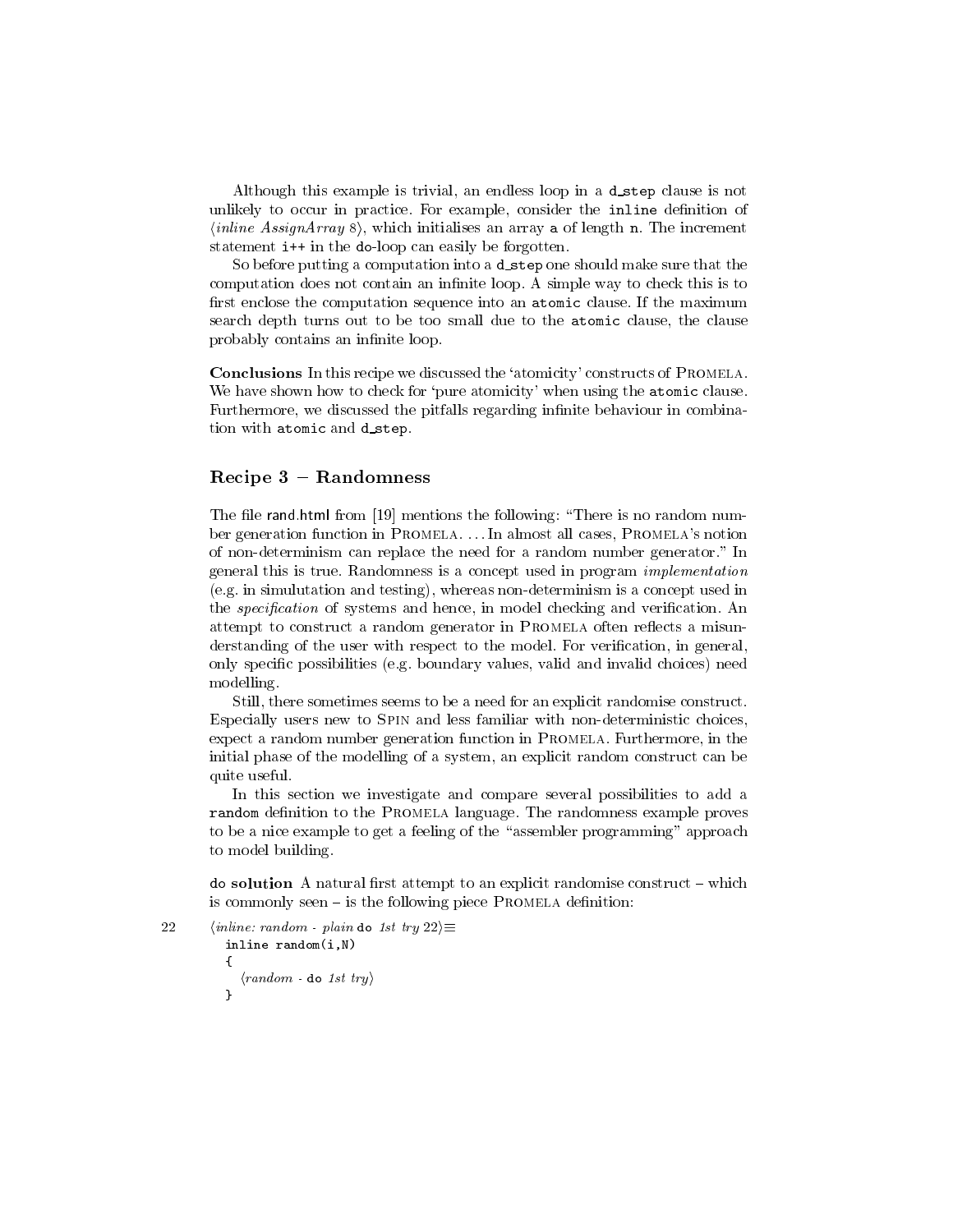where the body of  $\langle random - do 1st try 23 \rangle$  could be defined as:

```
23 \langle random - do \ (1st \ attempt) \ 23 \rangle \equivi=0 ;
          do
          :: i<N -> i++
          :: i<N -> break
          :: i>=N -> break
          od ;
```
The do-loop is used to non-deterministically increment the variable i or to break out of the loop. After the loop the variable i will have a value from the range 0..N. We see that for both guards  $i$ <N and  $i$ >=N we can always break out of the loop. So, an elegant and slightly more efficient randomise construct is the following:

```
24 (inline: random - plain do 24)\equiv
```

```
inline random(i,N)
 {\color{red} \bullet} . The contract of the contract of the contract of the contract of the contract of the contract of the contract of the contract of the contract of the contract of the contract of the contract of the contract of 
            \langle random - do 25 \rangle}
```
where  $\langle random -$  do 25) is defined as:

```
\frac{25}{25} \frac{\langle random \cdot \text{do } 25 \rangle \equiv} (24.26)
        i=0 ;
        do
        :: i<N -> i++
        :: break
        od ;
```
The construction can improved even further by placing the complete  $\langle random$  $d\rho$  chunk in an atomic clause.<sup>11</sup>

```
26 (inline: random - atomic do 26\rangle \equivinline random(i,N)
           {
              atomic { \langle random - do 25 \rangle }
```
if solution Similar to (non-deterministic send - if 9), we can also use an ifclause to set the random value in a single transition. For example, if N is4, we could also set i to a random value between 0 and N using the following code:

 $i$ f :: i=0 :: i=1 :: i=2 :: i=3 :: i=4 fi ;

}

<sup>11</sup> Note that we cannot use a <sup>d</sup> step clause here, because the random choice is based on the non-deterministic guards in the do-loop.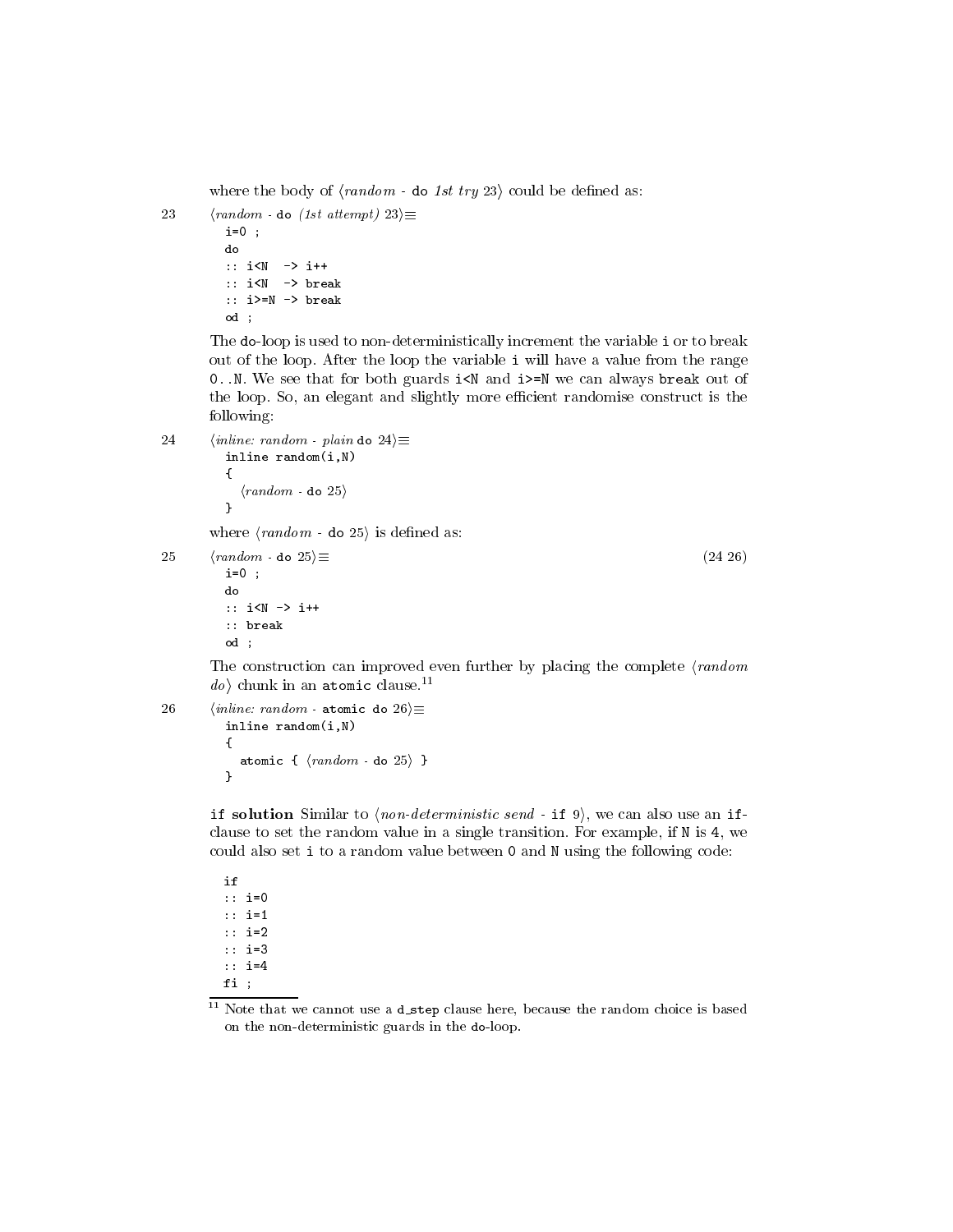Spin will non-deterministicly choose one of guards to set i to a value in the range 0..4. The drawback of the if solution is that the code chunk has to be altered when the constant N is changed. As explained in Recipe 1, we cannot use the cpp preprocessor to let a macro expand dynamically to a variable number of guards, based on the parameter N. Instead we use the m4 macro forloop defined in  $\langle m4 \rangle$  macros 12) to dynamically build the if clause:<sup>12</sup>

27

```
\langle inline: random - if 27\rangle \equivinline random(i)
  {
     if
  for loop('j', 0, eval(N), ' :: i=j') fi;
  }
```
Pseudo-random Generator Apart from the non-deterministic techniques that we discussed above, one can also model a deterministic, pseudo-random generator in PROMELA. For example, after defining the macro

#define RANDOM (seed\*3 + 14) % 100

every subsequent assignment

seed = RANDOM ;

will set seed to a "pseudo-random" value between 0 and 99. It will be clear that this is a different kind of randomness than the non-deterministic do and if techniques. In the remainder of this recipe, we will not discuss pseudo-random generators any further.

#### $3.1$ **Comparison**

To compare the different implementations of the random definition, we have run two types of test series with Spin:

- We have verified a PROMELA model where random(i, N) was called only once with N==50.
- $-$  To check the verification time of the random construct, we also verified a PROMELA model where the  $\text{random}(i, N)$  definition was invoked 10000 times with  $N = 10$ .

We distinguish between setting a local or global variable. The reason for making this distinction is that declaring variables to be local to a process or global to the complete model can have consequences on the effectiveness of the verification runs. Although semantically equal (unless the global variable is used in some other process), Spin can optimise the use of local variables more aggressively because, by definition, a *local* variable will never be used by other processes. Thus, SPIN can savely apply live-variable analysis [1] on local variables within a process, whereas Spin cannot do this for global variables.

<sup>12</sup> The only drawback of this m4 approach is that we cannot make N a parameter of the inline definition; the value of N has to be known at macro expansion time.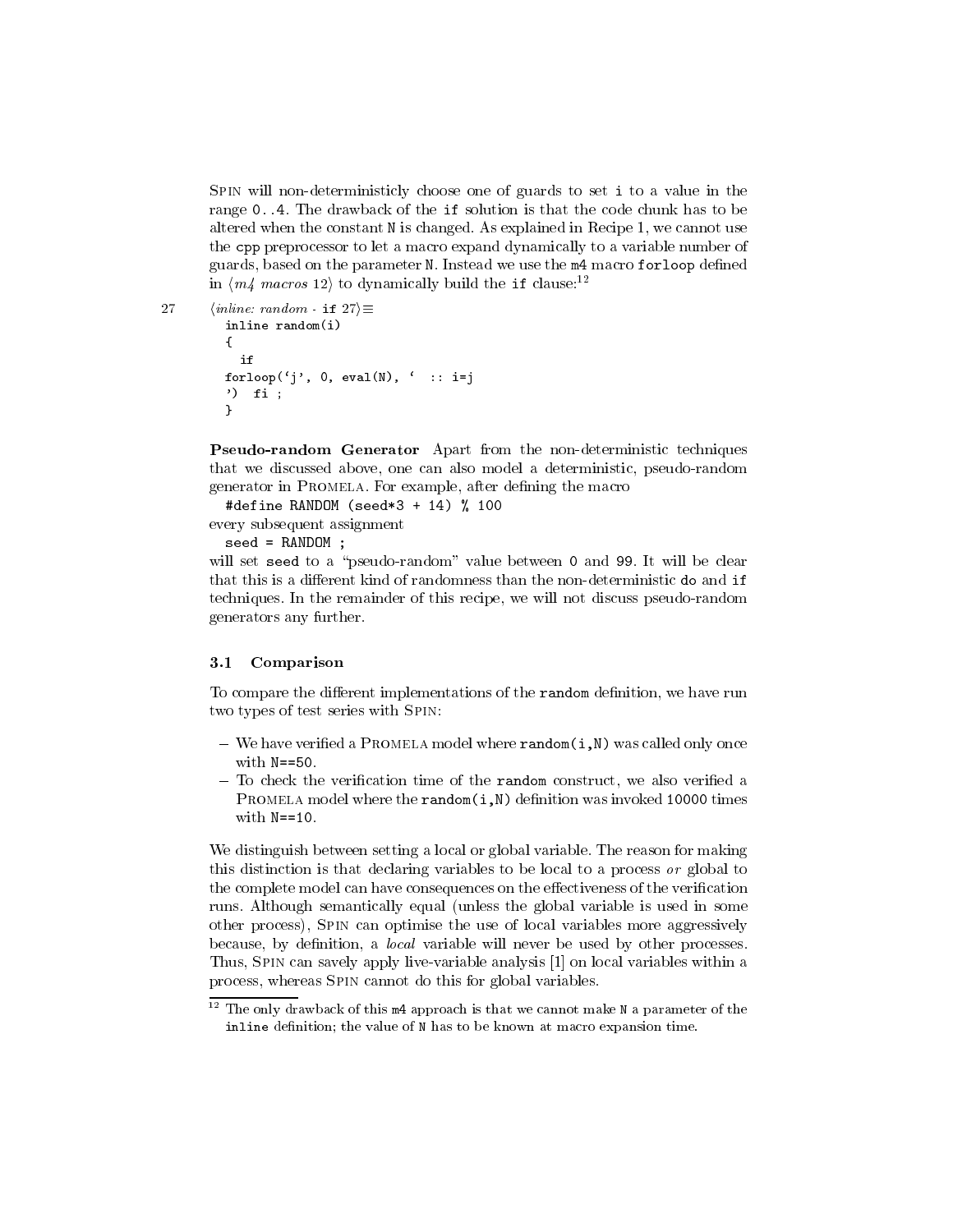| implementation | options     |                |     |    | depth reached<br>depth reached stored matched |  |
|----------------|-------------|----------------|-----|----|-----------------------------------------------|--|
| plain do       | default     | 53             | 104 | 50 | 154                                           |  |
| atomic do      | default     | 55             | 104 | 50 | 154                                           |  |
| if             | default     | $\overline{2}$ | 53  | 50 | 103                                           |  |
| plain do       | $-03$       | 104            | 205 | 50 | 255                                           |  |
| atomic do      | $-03$       | 105            | 104 | 50 | 154                                           |  |
| if             | $-\sigma$ 3 | 3              | 104 | 50 | 154                                           |  |

Table 2. local - 50. Comparing different implementations to set a local variable to a random value between 0 and 50.

| implementation |            |               |               |             | total memory (Mb)<br>total memory (Mb) |       |
|----------------|------------|---------------|---------------|-------------|----------------------------------------|-------|
|                | options    | depth reached | states stored | transitions |                                        |       |
| plain do       | default    | 130002        | 330003        | 430003      | 10.669                                 | 2.23  |
| atomic do      | default    | 150002        | 330003        | 1429900     | 11.149                                 | 11.05 |
| if             | default    | 20002         | 220003        | 1319900     | 6.390                                  | 6.21  |
| plain do       | $-03$      | 250002        | 650003        | 750003      | 18.669                                 | 4.13  |
| atomic do      | $-03$      | 260002        | 440003        | 1539900     | 15.770                                 | 14.07 |
| if             | $-\circ 3$ | 40002         | 440003        | 1539900     | 10.250                                 | 6.69  |

Table 3. local - 10000x10. Comparing different implementations to set a local variable 10000 times to a random value between 0 and 10.

For the 'local variable' verification runs, for example, we used the following Test process:

```
28 \langle random-local-var.pr 28 \rangle \equivactive proctype Test()
                          ſ
                           {\color{red} \bullet} . The contract of the contract of the contract of the contract of the contract of the contract of the contract of the contract of the contract of the contract of the contract of the contract of the contract of 
                                byte i ;
                                random(i) ;
                                assert((0<=i) && (i<=N)) ;
                           }
```
Furthermore, we repeated the verification runs with different optimization settings enabled and disabled. Enabling or disabling partial order reduction did not make any significant difference. On the other hand, disabling the "sequence merge mode" of SPIN (using the  $-$ o3 option) gave different results. Tables 2-5 summarise the results of the various verification runs.

Local Table 2 and Table 3 list the results of randomly setting a local variable. The tables show that the plain do and atomic do solutions behave more or less the same for the default setting of SPIN. If the "sequence merge mode" is disabled with  $-\infty$ 3, though, the plain do solution generates many more states than the atomic do construct. We also can conclude that using an atomic construct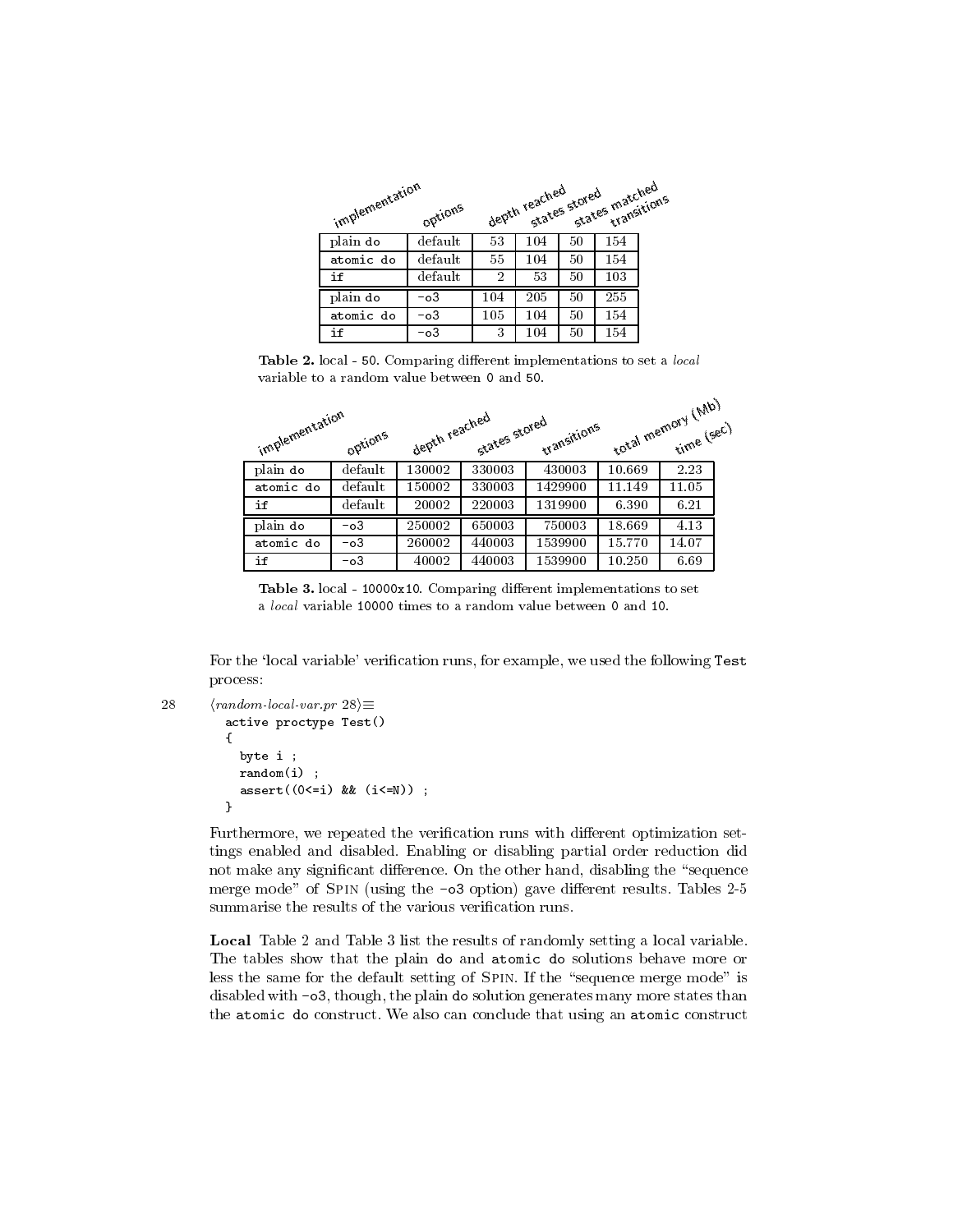| implementation | options     |     | depth reached |   |     | m states stored matches |
|----------------|-------------|-----|---------------|---|-----|-------------------------|
| plain do       | default     | 104 | 255           |   | 255 |                         |
| atomic do      | default     | 55  | 154           | 0 | 154 |                         |
| if             | default     | 3   | 154           |   | 154 |                         |
| plain do       | $-03$       | 104 | 255           | 0 | 255 |                         |
| atomic do      | $-\sigma$ 3 | 105 | 154           | 0 | 154 |                         |
| if             | $-03$       | 3   | 154           | 0 | 154 |                         |

Table 4. global - 50. Comparing different implementations to set a global variable to a random value between 0 and 50.

|                |            |               |               |             | total memory (Mb)<br>total memory (Mb) |       |
|----------------|------------|---------------|---------------|-------------|----------------------------------------|-------|
| implementation | options    | depth reached | states stored | transitions |                                        |       |
| $plain$ do     | default    | 250002        | 650013        | 750003      | 18.669                                 | 7.56  |
| atomic do      | default    | 160002        | 440013        | 1539900     | 13.130                                 | 18.35 |
| if             | default    | 40002         | 440013        | 1539900     | 10.250                                 | 10.52 |
| $plain$ do     | $-03$      | 250002        | 650013        | 750003      | 18.669                                 | 7.46  |
| atomic do      | $-\circ 3$ | 260002        | 440013        | 1539900     | 15.770                                 | 20.64 |
| if             | $-03$      | 40002         | 440013        | 1539900     | 10.250                                 | 10.71 |



has negative influence on the running time of the verification: the atomic do solution is much slower than the plain do construct.

In the default setting, the if random solution behaves superior to both do solutions: the number of states is less and the depth of the if construct is constant, whereas the depth of both do solutions is linear in N. For -o3, the if solution results in as many states as the atomic do solution, but the search depth is still constant. The if solution is slightly slower than the plain do construct but a factor two faster than the atomic do.<br>Global Table 4 and Table 5 show the results of randomly setting a global

variable. Now the number of states for the if and atomic do solutions are the same for both the default and -03 verification runs. Still, the depth of the if solution is superior. The plain do solution generates more states in both settings and only excels in its execution speed. Note that only the search depth of the atomic do construct is affected by changing the verification run from default to -o3.

Conclusions The if solution is favorable with respect to the number of states and the depth reached. For the same reason, even despite its fast running times, the  $plain$  do solution should be avoided. The atomic do solution suffers from the linear depth and the somewhat slower execution time. The advantage of the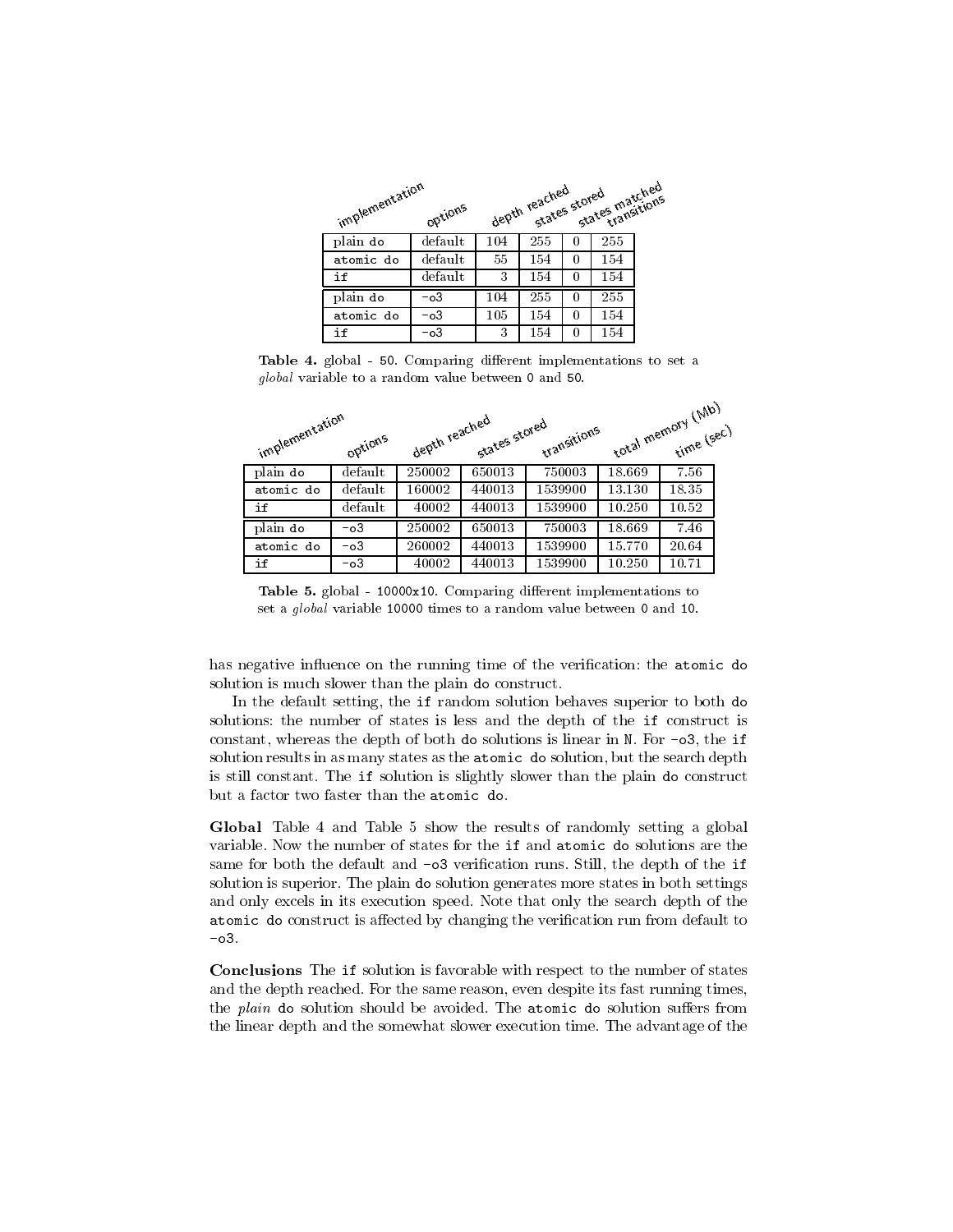atomic do solution is that it can be used for general N without changing the Promela source code. In the rare event, that you need an explicit randomise function, the atomic do will therefore suffice. For a general and efficient implementation, one should try the m4 implementation of the if solution.

## Recipe  $4 -$  Array of bits - bitvector

PROMELA has borrowed the array mechanism of C to group related values into a single array variable. All PROMELA datatypes can be stored in an array. When modelling a system in PROMELA, an array of bits is quite useful to encode the (local) state of the system. For example, an array of bits can be used to model

- $=$  a collection of on/off switches of the system (e.g. a factory plant); or
- $=$  a set of processes in the system (e.g. in a multicast protocol)

Unfortunately, when using arrays of bits, Spin will issue the following unnerving warning:

```
spin: warning: bit-array \langle \text{array-name} \rangle mapped to byte-array
```
In other words, Spin will allocate 8 times as much memory for the bit array in the state vector as was expected! In this section we will discuss a different way to encode arrays of bits in Promela, which is superior to Spin's mapping to byte-arrays.

## 4.1 Bitvector

To implement an equivalent to PROMELA's array-mechanism, we define a library of bitvectors. A bitvector is an (unsigned) piece of memory, where each bit can be individually set, reset and tested. We use PROMELA's built-in integer types to represent the bitvectors: byte (max. 8 bits), short (max. 16 bits) and int (max. 32 bits). PROMELA also supports a variable length unsigned type (max. 8 bits). The following aspects of the various integer types have to be taken into account:

- $-$  The byte type is an unsigned type. The short and int types are signed integer types, which means that we have to be careful with the sign bit (leftmost bit). Special care is needed in combination with logical shift operations to the right, because such operations also shift the signbit to the right.
- $-$  In numerical expressions, SPIN converts the operands to (32-bit) signed int values. Consequently, a bitvector int consisting of 32 ones (i.e. ~0) is considered to be a negative int value. SPIN will generate a truncation warning when converting an int value back to an *unsigned* byte.
- ${\rm -}$  Consequently, it is also not wise to use  ${\rm -}1$  (i.e. 16 ones) for a short. In numerical expressions this value is converted to the int value ffff, which results in similar truncation warnings.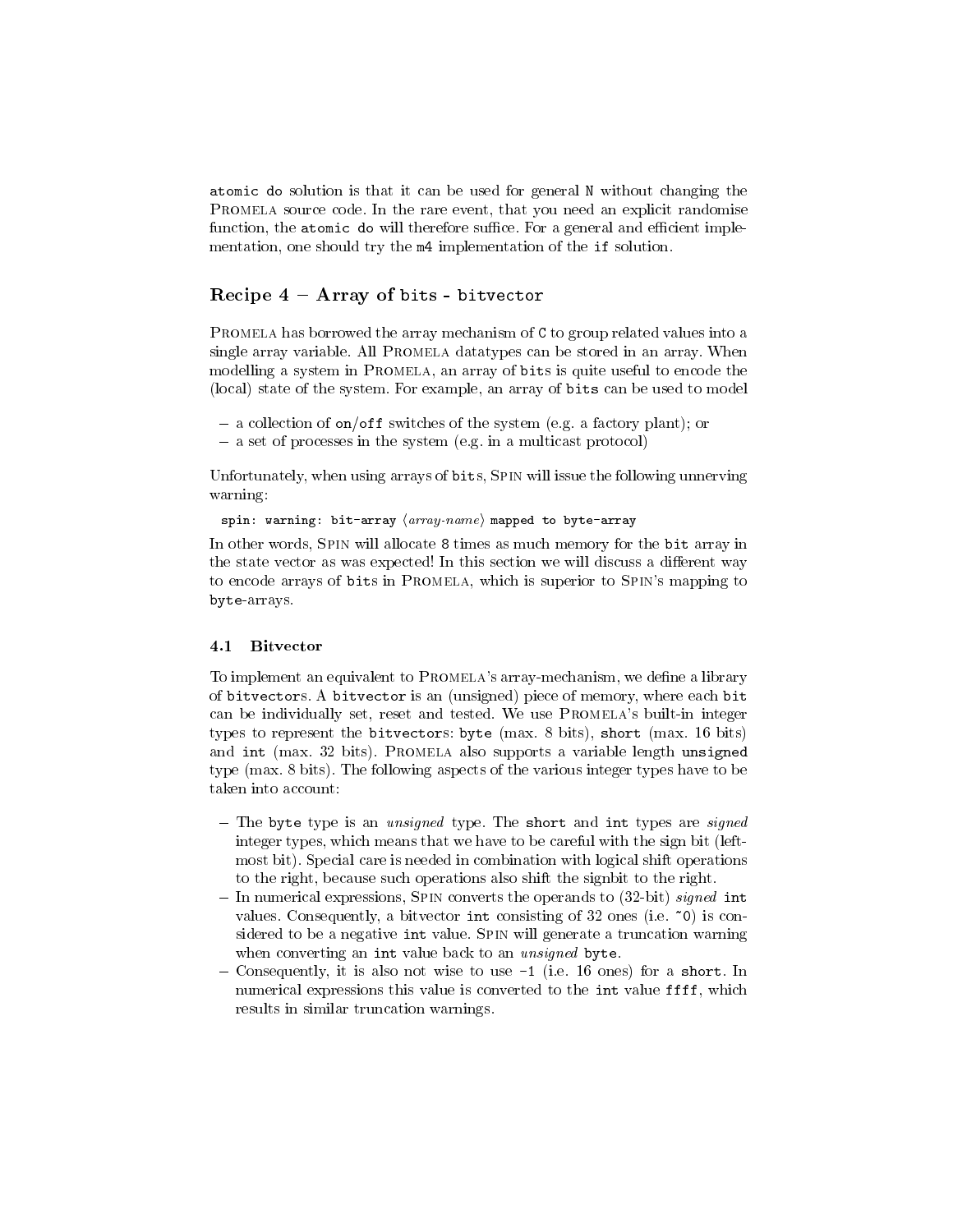To be on the safe side, one should not use *signed* values (i.e. non-negative integers) to encode bitvectors, so:

 $-$  use bytes or unsigned variables for bitvectors with 2-8 bits;

- $-$  use shorts for bitvectors with 9-15 bits;
- $-$  use ints for bitvectors with 16-31 bits;

We define the following shorthands for bitvector declarations.

29 (bitvector  $macros$  29)  $\equiv$  (34) 30  $\triangleright$ #define BITV\_U(x,n) unsigned x : n #define BITV\_8 byte #define BITV\_16 short #define BITV\_32  $int$ 

The suffixes  $\&$ , 16 and  $\&$ 32 indicate the number of bits the corresponding bitvector occupies.

$$
30 \qquad \text{(bitvector } \text{macro } 29 \rangle + \equiv \qquad \qquad (34) \quad 429 \quad 31 \triangleright
$$
\n
$$
\text{#define } \text{ALL\_1S} \qquad \qquad 2147483647
$$

The constant ALL  $1S$  is equal to  $2^{31}$  and is represented by a zero followed by 31 ones. The constant ALL 1S is used to set all bits in a bitvector to 1.

The bits of a bitvector are manipulated using the logical bitwise operators of PROMELA:  $\tilde{\ }$ ,  $\&$ ,  $\vert$ ,  $\hat{\ }$ ,  $\lt\$  and  $\gt$ . More details on these operators can be found in traditional textbooks on the programming language  $C$  (e.g. [9]). We define some basic operations to manipulate bitvectors. The following macros set the i-th bit of the bitvector bv to 0 and 1, respectively:

| $\langle$ bitvector macros 29 $\rangle + \equiv$ |                         | $(34)$ $\triangleleft 30$ $32 \triangleright$ |  |  |
|--------------------------------------------------|-------------------------|-----------------------------------------------|--|--|
| #define SET_0(bv,i)                              | $b v = b v \& (*(1<$    |                                               |  |  |
| #define $SET_1(bv, i)$                           | $b v = b v$ $(1 \le i)$ |                                               |  |  |

We can also set all bits of a bitvector to 0 or 1 in a single instruction:

| 32 | (bitvector $\textit{macros}~29\rangle + \equiv$      |           | $(34)$ $\triangleleft 31$ $33 \triangleright$ |
|----|------------------------------------------------------|-----------|-----------------------------------------------|
|    | #define SET_ALL_0(bv)                                | $h v = 0$ |                                               |
|    | #define $SET\_ALL_1(bv, n)$ bv= $ALL_1S \gt(31-n)$ ; |           |                                               |

The parameter n to SET\_ALL\_1 denotes the number bits to set to 1. It seems natural to let SET\_ALL\_1 just assign ALL\_1S to bv. However, SPIN will issue a truncation error when bv is a byte or a short. The following two macros can be used to test whether the i-th bit is 0 or 1, respectively:

| 33 | $\langle$ bitvector $\it{macros}$ 29 $\rangle + \equiv 0$ |                                      | $(34)$ $\triangleleft$ 32 |
|----|-----------------------------------------------------------|--------------------------------------|---------------------------|
|    | #define IS_0(bv,i)                                        | $(!(b\nu\&(1<$                       |                           |
|    | #define $IS_1(bv, i)$                                     | (bv&(1< <i))< td=""><td></td></i))<> |                           |

The  $\langle$ bitvector macros $\rangle$  now provide the same functionality as the original array manipulation operations. Instead of writing a[i]=1 one has to invoke the macro  $\text{SET}_1(a,i)$  and the boolean test  $a[i]$  now boils down to  $\text{IS}_1(a,i)$ . All bitvector macros are stored in the 'header' file bitvector. 1pr:

34 (bitvector.lpr  $34 \equiv$ 

 $\langle$ bitvector macros 29 $\rangle$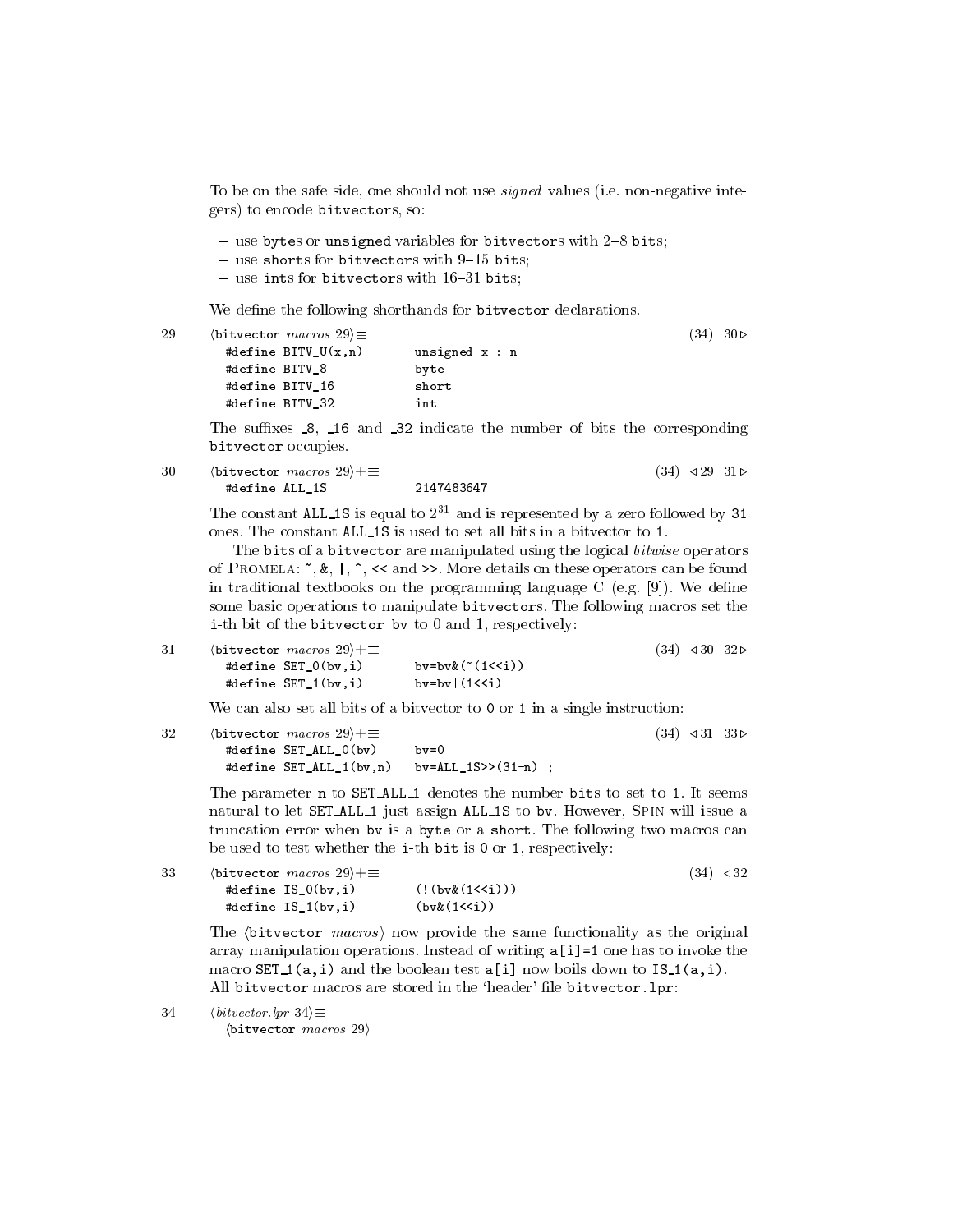Bigger bitvectors: revival of byte-arrays If one needs a bitvector with more than 31 individual bits, one can use an array of bytes to encode such a `big' bitvector. The following macros again hide the implementation details from the user.

| 35. |                        | (bitvector macros using byte-arrays $35$ ) $\equiv$      |  |
|-----|------------------------|----------------------------------------------------------|--|
|     | #define $BITV(bv,n)$   | byte by[n]                                               |  |
|     | #define $SET_0(bv, i)$ | $bv[i/8] = bv[i/8] & (*(1<<(i%)))$                       |  |
|     | #define $SET_1(bv, i)$ | $b\bar{v}[i/8] = b\bar{v}[i/8]$   $(1 \leq c \leq (i\%)$ |  |
|     | #define IS $0(bv,i)$   | $(!(by[i/8]&(1<<(i\%8))))$                               |  |
|     | #define $IS_1(bv, i)$  | $(bv[i/8] & (1<< (i\%)))$                                |  |
|     |                        |                                                          |  |

The array of bytes approach also becomes attractive if the number of bits that have to be stored is between 17 and 24; this would save one byte compared to the int implementation. A drawback of using an array of bytes to encode bitvectors is that manipulation of a complete bitvector is more problematic. For instance, testing whether all bits are equal to zero (or one) cannot be done using a cpp macro definition. In the remainder of this recipe we will only use bitvectors that are implemented by the simple data types: byte, short and int.<br>Note that encoding bitvectors using an array of bytes is as efficient as the

implementation using the simple data types: byte, short and int. The results of the verication runs of bitvectors implemented by arrays of bytes can be found in [15].

#### 4.2 **Comparison**

To compare Spin's byte-array implementation to the newly developed bitvector macros, we have written a simple PROMELA specification that models a bridge between two places A and B. At the start of the system, N persons are at A and they all have to cross the bridge to get to B.

The places A and B are modelled by PROMELA processes and the bridge itself is a (handshake) channel between A and B. The choice for the next person to cross the bridge is made non-deterministically.<sup>13</sup> We use the variable person to encode the presence of a person at either A or B. The variable person is either defined as a bit-array (and converted to a byte-array by SPIN) or as as bitvector. If person[i] is 1 (or IS\_1(person, i) is true) in process A it means that the i-th person is still at A. person is still at A.

To illustrate the usage of the bitvector operations, we include the definition of process B for the N=8 case:

36

 $\langle \text{proctype } B \cdot \text{one bridge } 36 \rangle \equiv$ active proctype B() ſ  ${\bf x}$  and  ${\bf x}$  are all  ${\bf x}$  and  ${\bf x}$  are all  ${\bf x}$ BITV\_8 person ; byte i ;

<sup>&</sup>lt;sup>13</sup> Analogous to *(inline: random -* if 27), the 'random' choice for the next person to cross the bridge has been implemented by an if guard using m4.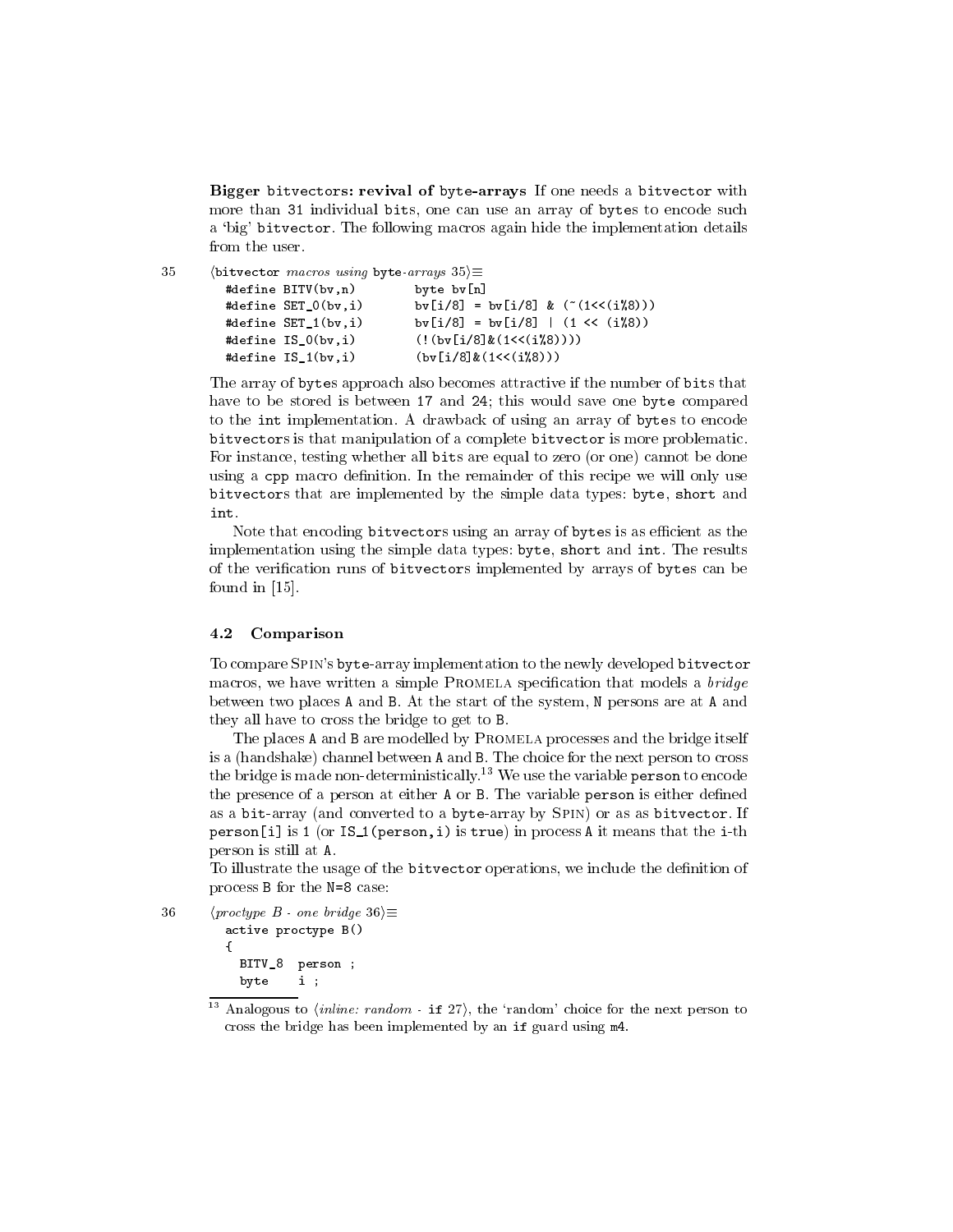| implementation |             |    |    |      | total memory (MD)<br>total memory (MD)<br>state vector reached<br>state vector reached<br>154 |      |
|----------------|-------------|----|----|------|-----------------------------------------------------------------------------------------------|------|
|                | options     |    |    |      |                                                                                               |      |
| byte-array     | default     | 36 | 54 | 7702 | 2.507                                                                                         | 0.07 |
| bitvector      | default     | 24 | 54 | 7702 | 2.404                                                                                         | 0.09 |
| byte-array     | -DCOLLAPSE  | 36 | 54 | 7702 | 2.507                                                                                         | 0.13 |
| bitvector      | -DCOLLAPSE  | 24 | 54 | 7702 | 2.507                                                                                         | 0.11 |
| byte-array     | $-DMA = 60$ | 36 | 54 | 7702 | 0.819                                                                                         | 1.60 |
| bitvector      | $-DMA = 60$ | 24 | 54 | 7702 | 0.512                                                                                         | 1.98 |

Table 6. One bridge, 8 persons: byte-array vs. bitvector.

```
SET_ALL_0(person) ;
do
:: (!ALL_HERE(8)) -> bridge ? i ; SET_1(person,i) ;
:: else -> break
od
```
where ALL\_HERE is defined as:

37  $\langle bridge: macros 37\rangle \equiv$ 

}

#define ALL\_HERE(N) ((person^((~0)<<N))==(~0))

We have verified three cases:

- { One bridge, N=8. There is only one bridge between A and B. The number of persons at A is8. The information stored in the person array can be coded in a single byte (i.e.  $BITV_8$ ).
- One bridge, N=14. There is only one bridge between A and B. The number of persons at A is 14. Earlier experiments have shown that N=14 is the largest parameter for which the model can be veried exhaustively within 64Mb of memory.
- ${\bf -T}$  wo bridges, N=7. There are three processes A, B and C and there are two bridges: one between A and B and one between B and C. At the start there are 7 persons at A that have to go to C via B.

Spin's approach to map bit-arrays to byte-arrays may not be extremely problematic. If the state vector compression techniques of Spin would be able to compress the 7 extra zeros that are allocated for each bit in the byte-arrays, not much harm will be done. For that reason we have also veried the bridge models with two of Spin's advanced compressions methods enabled: -DCOLLAPSE and -DMA=60.

The results of the experiments are summarised in the Tables 6-8. The results show that the bitvector implementation indeed results in a much smaller state vector. Consequently, the verification of the bitvector models needs (much) less memory than SPIN's byte-array implementation. Surprisingly enough, the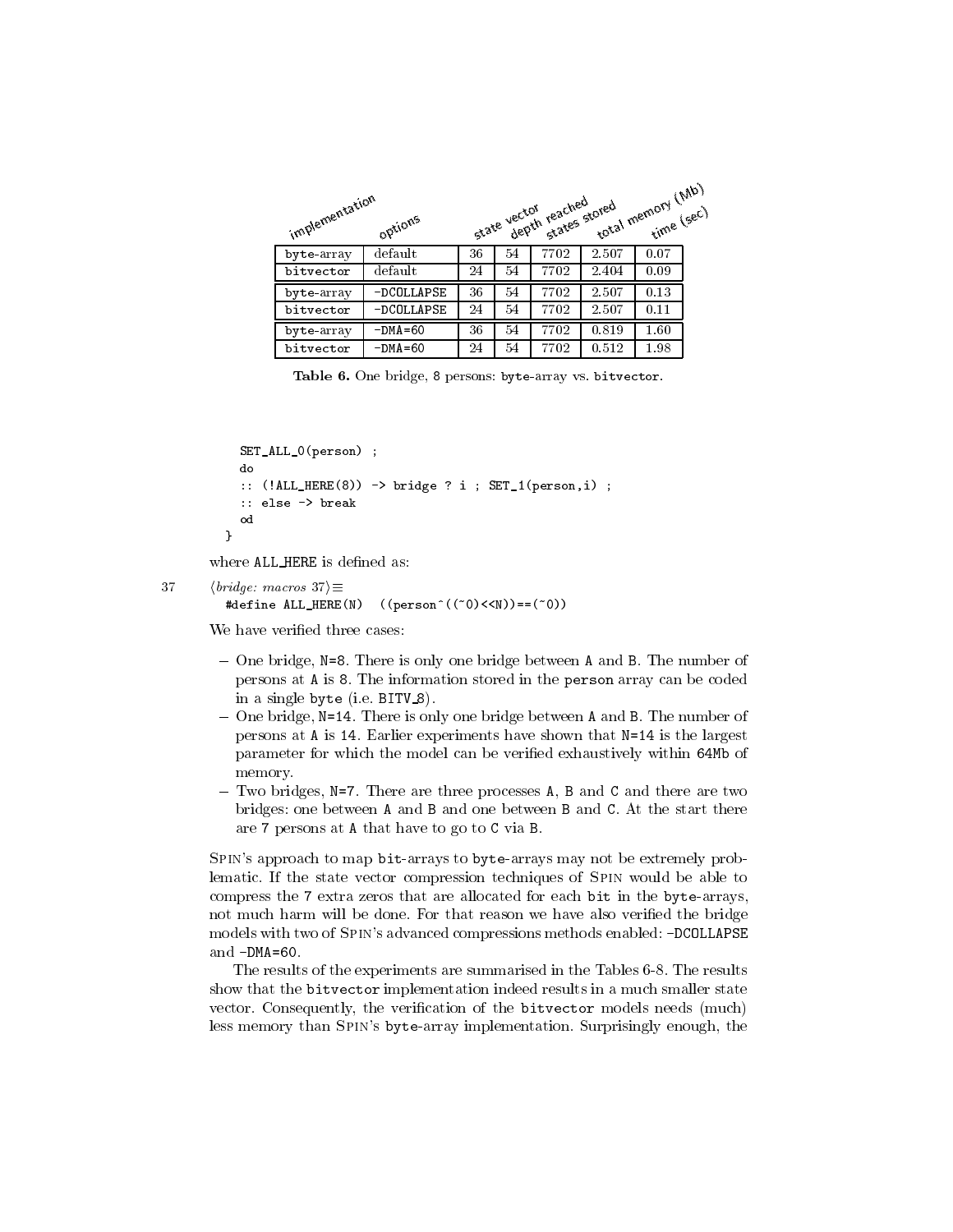| implementation | options        |    |                |                |    |         |        | total memory (Mb)<br>total memory (Mb) |
|----------------|----------------|----|----------------|----------------|----|---------|--------|----------------------------------------|
| byte-array     | default        |    |                |                |    |         |        | 18.94                                  |
| bitvector      | default        | 28 | 16             | 8              | 90 | 1204260 | 31.180 | 15.78                                  |
| byte-array     | $-$ DCOLL APSE | 52 | 24             | 12             | 90 | 1204260 | 45.209 | 32.63                                  |
| bitvector      | -DCOLLAPSE     | 28 | 18             | 12             | 90 | 1204260 | 38.143 | 28.43                                  |
| byte-array     | $-DMA = 60$    | 52 | $\blacksquare$ | $\blacksquare$ | 90 | 1204260 | 66.358 | 456.63                                 |
| bitvector      | $-DMA = 60$    | 28 | $\blacksquare$ | ÷              | 90 | 1204260 | 36.865 | 454.29                                 |

Table 7. One bridge, 14 persons: byte-array vs. bitvector.

|                |                          |    |                          |    |    | state yeddy yedigi y storeg overhead<br>state yedigi yedigi yedigi yeached<br>and state state denth states stored | total memory (Mb)<br>total memory (Mb) |       |
|----------------|--------------------------|----|--------------------------|----|----|-------------------------------------------------------------------------------------------------------------------|----------------------------------------|-------|
| implementation | options                  |    |                          |    |    |                                                                                                                   |                                        |       |
| byte-array     | default                  |    |                          |    |    |                                                                                                                   |                                        | 5.07  |
| bitvector      | $\operatorname{default}$ | 36 | 20                       | 8  | 86 | 316379                                                                                                            | 11.109                                 | 4.62  |
| byte-array     | -DCOLLAPSE               | 52 | 10                       | 12 | 86 | 316379                                                                                                            | 9.265                                  | 7.46  |
| bitvector      | -DCOLLAPSE               | 36 | 10                       | 12 | 86 | 316379                                                                                                            | 9.163                                  | 7.01  |
| byte-array     | $-DMA=60$                | 52 | $\blacksquare$           |    | 86 | 316379                                                                                                            | 2.560                                  | 64.88 |
| bitvector      | $-DMA=60$                | 36 | $\overline{\phantom{0}}$ |    | 86 | 316379                                                                                                            | 1.638                                  | 72.92 |

Table 8. Two bridges, 7 persons: byte-array vs. bitvector.

bitvector implementation is also faster than the byte-array implementation (except for the -DMA=60 compression verication runs). The -DCOLLAPSE compression mode behaves spectacular on the byte-array verification runs, but only brings it closer to the bitvector implementation.

The bitvector implementation seems to be extremely efficient and difficult to compress any further. In the one bridge/N=14 case (Table 7), the default case of the bitvector run performs better than the two compressed verification runs.

**Conclusions**  $\chi$  From the results we conclude that there is no reason to stick to Spin's byte-array implementation. With respect to state space considerations, the bitvector implementation is superior in all cases, including the compressed verification runs. Furthermore, the bitvector macros seem slightly faster than the array indexing implementation of Spin.

# Recipe  $5 -$  Extending Promela - Deque

PROMELA is a protocol *modelling* language; it is not a specification language. One of the complaints about PROMELA that is often heard is that PROMELA resembles the programming language C [9] too much. The lack of more abstract datatypes than the built-in types bit, byte, array, etc., is seen as serious disadvantage. This view on PROMELA is not correct, though. The PROMELA language is rich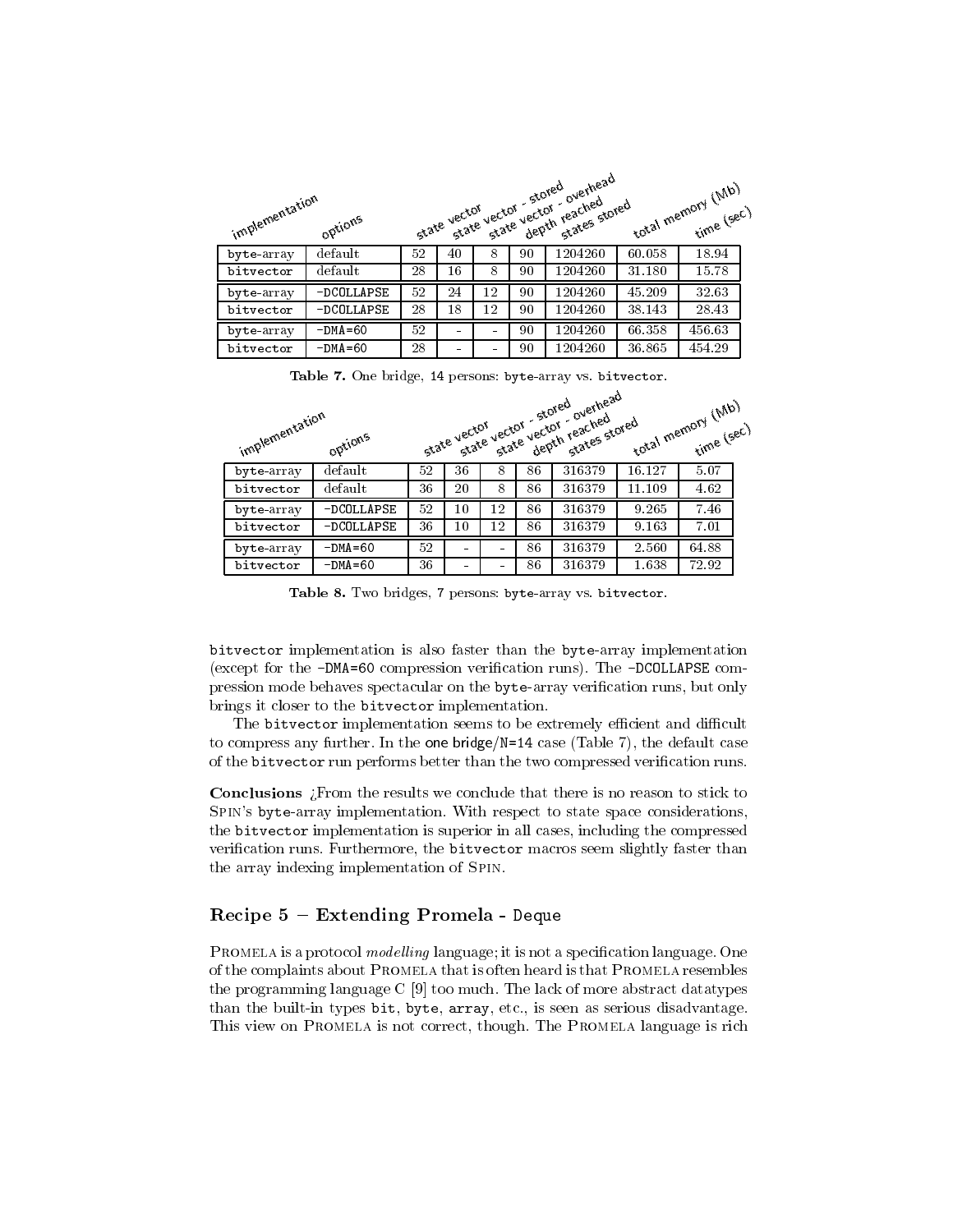

Figure 1. Erroneous implementation of a circular deque in Promela, using dynamic first and last pointers.

enough to add user-defined datatypes. The typedef construct can be used to define new datatypes and the inline or cpp macros (see Recipe 1) can be used to define operations on such new datatypes. If the bodies of the operations are enclosed in d\_step clauses, the implementation will be highly efficient, as SPIN treats a complete **d\_step** clause as a single transition.

The most important rule that should be followed when adding a new datatype T to Promela is that a value t of T is always represented by the same sequence of bits. The reason for this is that two states are considered equal by Spin if the memory representation of both states is exactly the same. If the same value t can have several different memory footprints, SPIN will not be able to conclude that the same value t is used.

For example, suppose we would try to implement a double-ended deque-like datatype on top of the built-in array type of PROMELA. We treat the array as a circular buffer, using first and last pointers which point to the first element and last element of the deque, respectively. Such implementation allows the addition and removal of elements at both sides of the deque, which can be done quite efficiently. Figure 1 shows the array representations of deque d1 and d2 that are semantically equal. Both deques contain the values 2, 3 and 4. However, apart from the fact that the first and last pointers of d1 and d2 are different, the array representation of d1 and d2 are clearly not equal. So, Spin will treat the two deques as being different.

### 5.1 Deque

To illustrate the power and elegance of PROMELA, we present a *correct* implementation of a double-ended Deque datatype in PROMELA. Elements can be added and removed from the front and the back of a Deque object. First we define the Deque datatype itself.

38  $\langle \text{typedef}\space \texttt{Deque}\space 38 \rangle \equiv$ typedef Deque { byte a[N] ; byte length ; byte i ; } ;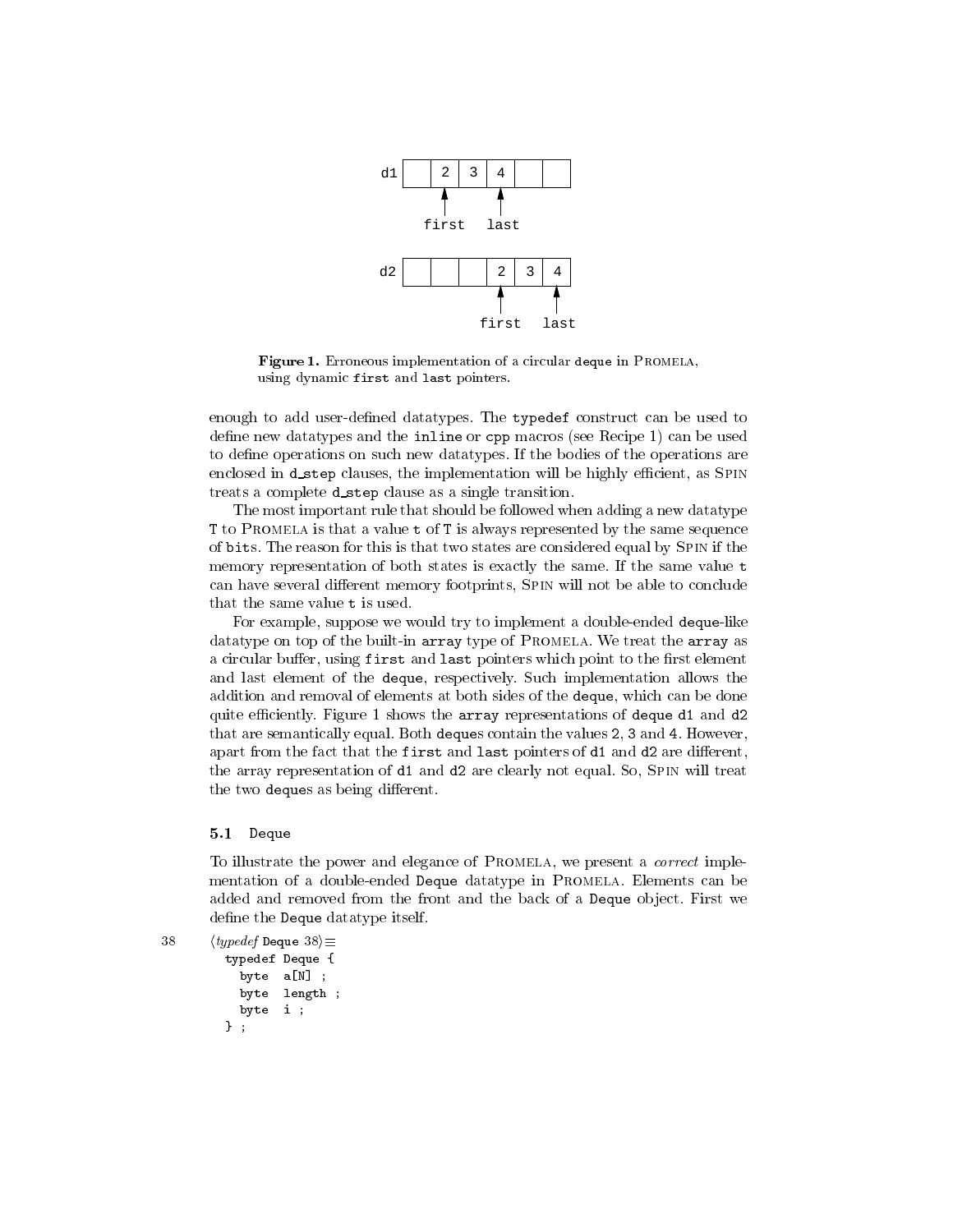The array a is used to hold the elements of the Deque. The array a can hold at most N elements of type byte. The field length holds the number of elements in the deque. The first element (i.e. the 'front') of a Deque variable will always be stored in a[0], whereas the last element (i.e. the `back') will reside in a[length-1]. Entries in a that are not used (i.e. a[length..N-1]) will always have value 0.

The field i is only used as a temporary index variable within the array a. Outside of the Deque operations, it will always have the value 0. Instead of having a *local* temporary field i for each Deque, one could also choose to use a single global variable for all Deque variables.<sup>14</sup> Having a single global temporary variable is more efficient with respect to the state vector, especially when the Promela model uses several Deque variables. The advantage of having the local i field in the typedef definition of Deque, though, is that the typedef definition is self-sufficient; the user can use the typedef definitions together with the Deque operations without having to declare additional variables. There is no danger for having nameclashes.

A clear disadvantage of the  $\langle \text{typedef} \rangle$  Deque 38) definition is that the type of the elements (i.e. byte) and the number of elements (i.e. N) are hardcoded into the Deque definition. If one needs another Deque in which the type of the elements or the maximum number of elements differs, one has to define a new typedef definition. To be more generic, we make both the type and the number of elements a parameter to the Deque datatype:

 $\mathcal{P}$ 

```
39 		\DeltaDeque definition 39) \equiv (48) 42 \triangleright#define DECLARE_DEQUE(T,MAX) \
       typedef Deque_##T##MAX { \
              a[MAX] ; \
         byte length ; \
```
The ## operation in the typedef is cpp's string concatenation operator. Thus, the macro application DECLARE DEQUE (type, N) will expand to a typedef definition with the name Deque typeN.15 For example,

40 (Deque  $example: \texttt{Deque}$  declarations  $40\rangle \equiv$ DECLARE\_DEQUE(byte,3) ; DECLARE\_DEQUE(short,5) ;

byte  $i : \n\lambda$ 

}

Т

will define the following typedef definitions:

```
41 (Deque example: Deque declarations expansions 41\rangle \equivtypedef Deque_byte3 { ... } ;
         typedef Deque_short5 { ... } ;
```
In the programming language C++ we would have made  $\mathtt i$  a static variable to the class Deque.

 $\overline{\phantom{a}}$  The reader familiar with C++ [21] will recognise the similarity between the DECLARE DEQUE construct and  $C++$ 's template mechanism. In fact, early  $C++$  compilers used macro expansion to implement templates.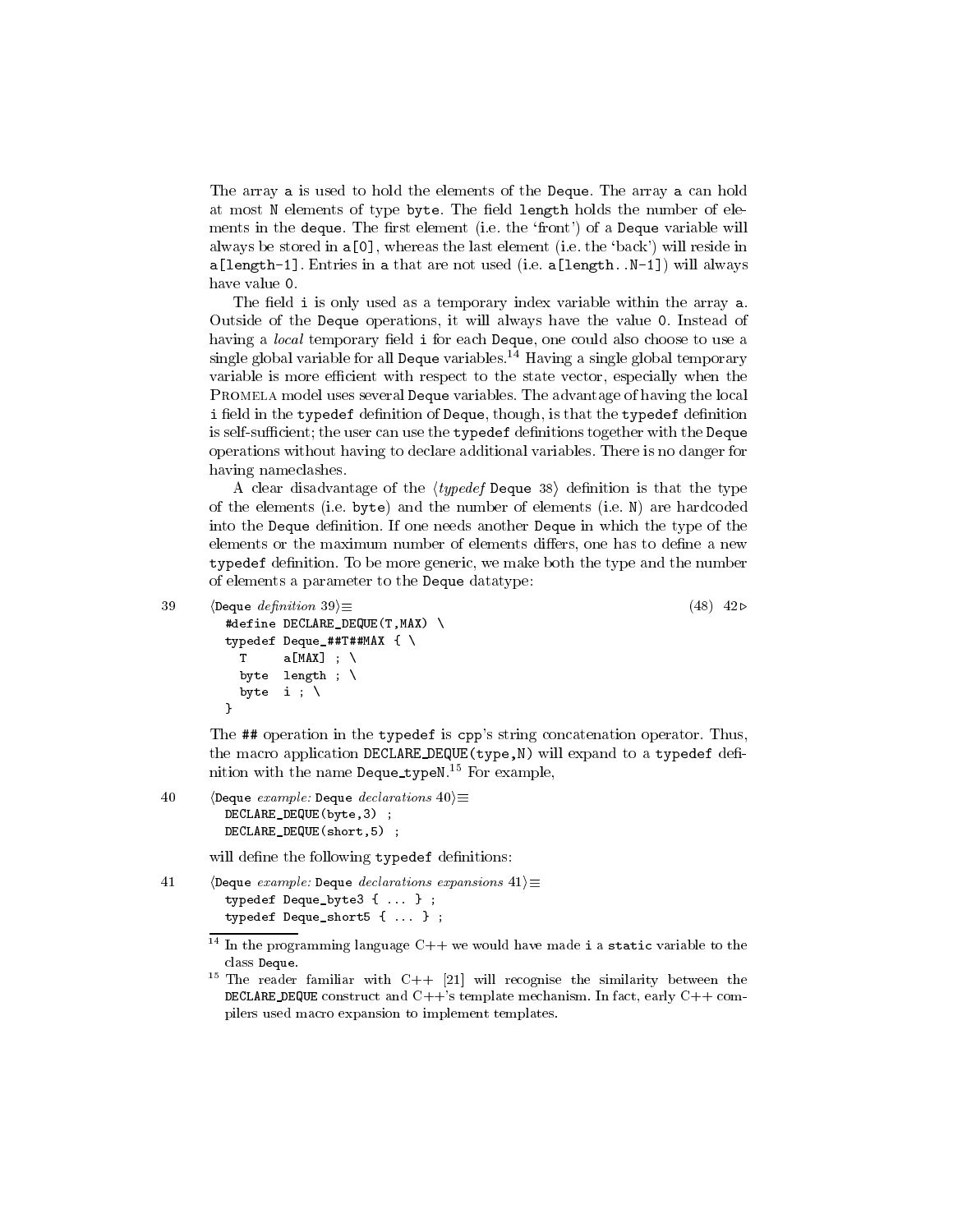| $PUSH_FRONT(deq, x)$ | adds a new element x at the front of deq          |
|----------------------|---------------------------------------------------|
| PUSH_BACK(deq,x)     | adds a new element x at the back of deq           |
| FRONT(deq)           | returns the first element of deq                  |
| BACK (deg)           | returns the last element of deq                   |
| POP_FRONT(deq)       | removes the first element of deq                  |
| POP_BACK(deq)        | removes the last element of deq                   |
| CLEAR(deq)           | removes all elements from deq                     |
| $COPY$ (src, dest)   | copies the elements of Deque src to Deque dest    |
| PRINT(deq)           | writes the contents of deg to the standard output |
| SIZE(deq)            | returns the number of elements in deq             |
| $IS\_EMPTY(deq)$     | returns true if deq does not contain any elements |
|                      |                                                   |

Table 9. Deque operations.

To ease the declaration of Deque variables, we also define a short hand for the Deque ... names:

| 42 | $\langle$ Deque $\; definition \; 39 \rangle + \equiv 1$ | $(48)$ $\triangleleft$ 39 |  |
|----|----------------------------------------------------------|---------------------------|--|
|    | #define DEQUE(T,MAX) Deque_##T##MAX                      |                           |  |

Now we can introduce Deque variables as follows:

43 (Deque example: Deque variables  $43 \equiv$ DEQUE(byte,3) d1 ; DEQUE(short,5) d2 ;

> Deque operations For the implementation of the Deque operations we use PROMELA's inline construct and cpp macros. We use PROMELA's d\_step construct to encode the operations as efficient as possible. Table 9 shows the operations that we defined for Deque in  $[15]$ .<sup>16</sup>

> In this paper, we only present the definitions of PUSH\_FRONT, PUSH\_BACK, COPY, FRONT, BACK, SIZE and IS EMPTY. The other Deque operations are left as an exercise.

```
44 (Deque operations 44\rangle \equiv (48) 45\rhdinline PUSH_FRONT(deq,x)
        {
          d_step {
            deq.i=deq.length ;
            do
            :: \text{deg.i} > 0 \rightarrow \text{deg.a[deg.i]=deg.a[deg.i-1]} ; \text{deg.i--}:: deq.i == 0 -> break
            od ;
            deq.a[0]=x ;
            deq.length++ ;
            deq.i=0 ;
          }
        }
```
<sup>16</sup> We borrowed the names for the Deque operations from  $C++$ 's Standard Template Library (STL) [21].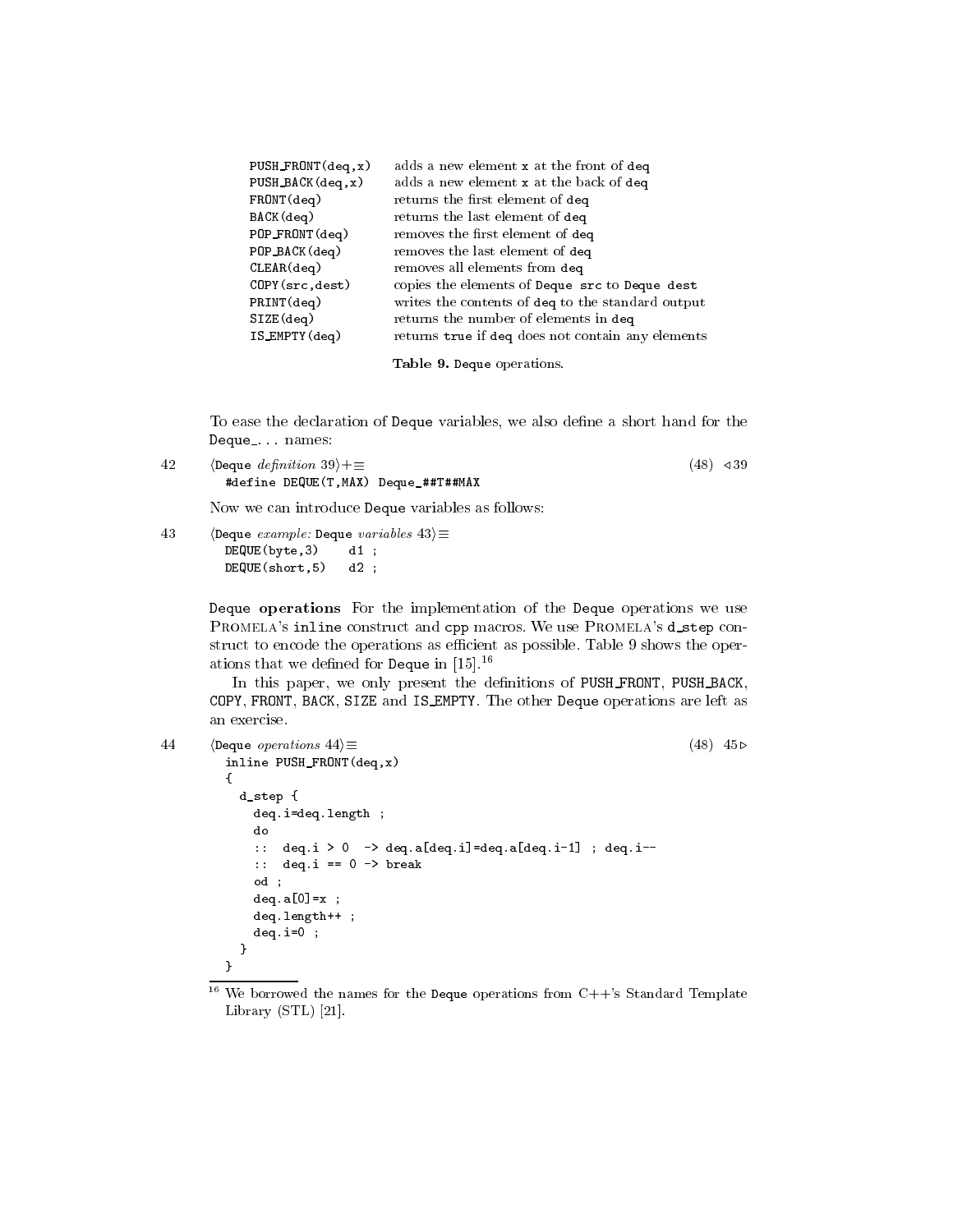The operation PUSH\_FRONT(deq,x) adds the element x to deq by shifting all elements of deq to the right in array deq.a. The 'local' field deq.i is used to iterate through the array deq.a. At the end of the operation this temporary variable is resetted to 0.

The danger of PUSH\_FRONT is that if the array deq.a is full, the operation will still try to add a new element. Fortunately, the pan verifier will trigger this "index out of bounds" error on run-time.17 It would have nicer been though, if we had added an assertion like assert (deq. length<N) to the operation. Unfortunately, this is not possible as N is not fixed: there may be several Deques defined, all with different MAX arguments. We could have solved this by storing the size of the array into the typedef definition of Deque, but this would have enlarged the Deque ob jects.

PUSH FRONT is an expensive operation: all elements in the deque have to be shifted one place to the right in order to insert a single element. Still, due to the d\_step construct the complete operation only uses a single transition within Spin.

The Deque type is a double-ended List, so we can also add elements to the back of the Deque ob ject:

```
45 		 (Deque operations 44) + \equiv (48) \triangleleft 44 46 \trianglerightinline PUSH_BACK(deq,x)
                   {\color{blue} \bullet} . The contract of the contract of the contract of the contract of the contract of the contract of the contract of the contract of the contract of the contract of the contract of the contract of the contract of 
                       d_step {
                           deq.a[deq.length]=x ;
                            deq.length++ ;
                        }
                   }
```
Like with PUSH\_FRONT, there is no explicit check for an "index out of bounds" error. The operation PUSH\_BACK is more efficient than PUSH\_FRONT. In fact, when using an array to implement a Deque type, adding to the back of the array is always more efficient than to the front of the  $array.18$ 

Because typedef and array objects in PROMELA are not assignable, we also need a operation to copy the contents of one Deque variable to another Deque variable.

| 46 | (Deque <i>operations</i> $44\rangle + \equiv$ | (48) | $\triangleleft 45$ $47 \triangleright$ |  |
|----|-----------------------------------------------|------|----------------------------------------|--|
|    | inline COPY (src, dst)                        |      |                                        |  |
|    |                                               |      |                                        |  |
|    | d_step {                                      |      |                                        |  |
|    | $CLEAR(ds)$ :                                 |      |                                        |  |
|    | dst.length=src.length ;                       |      |                                        |  |
|    | $dst.i=0$ :                                   |      |                                        |  |
|    | do                                            |      |                                        |  |
|    |                                               |      |                                        |  |

<sup>17</sup> Unless the pan verier has been compiled using the directive -DNOBOUNDCHECK.

 $\tilde{\ }$  it will be clear that the implementation of a Stack-like datatype on top of an array is most efficient: addition and removal of elements is always done at the back of the array.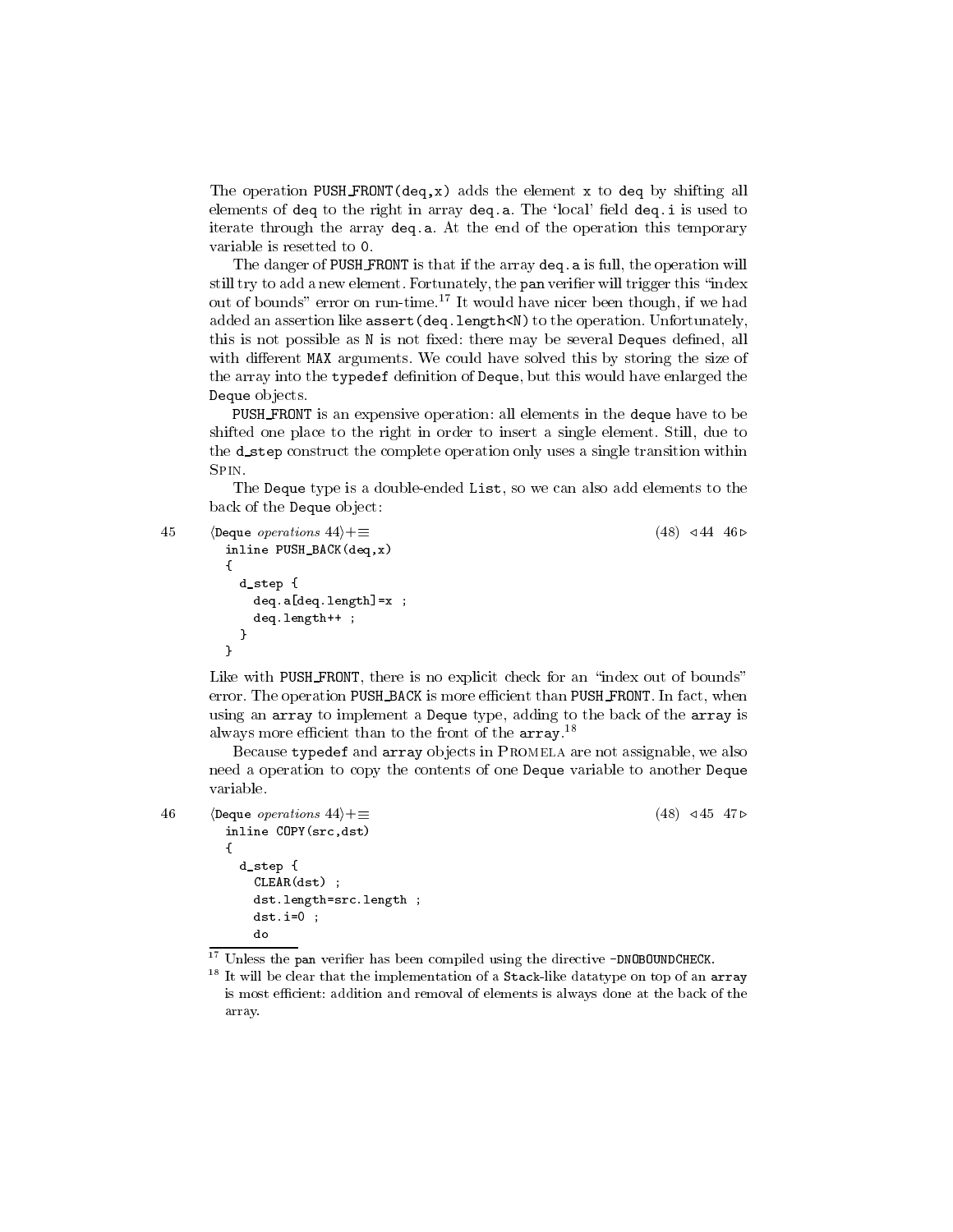```
:: dst.i \leq dist.length \rightarrow dist.a[dst.i] = src.a[dst.i]; dst.i++:: dst.i >= dst.length -> break
   od ;
   dst.i=0 ;
  }
}
```
Note that we first call CLEAR on dst to set all elements of dst.a to 0. Below we define the operations on Deque objects that return a value:

```
47 (Deque operations 44\rangle + \equiv (48) \triangleleft 46#define FRONT(deq) (deq.a[0])
       #define BACK(deq) (deq.a[deq.length-1])
       #define SIZE(deq) (deq.length)
       #define IS_EMPTY(deq) (deq.length==0)
```
Note that the macros FRONT and BACK do not check whether deq is non-empty. Here our Deque implementation is ended. In  $[15]$  all Deque definitions and operations are defined and stored (using noweb) in a single 'header' file deque.hpr:

48  $\langle \text{degree.hpr 48} \rangle \equiv$ 

 $\langle$ Deque *definition* 39) (Deque operations 44)

PROMELA models that need Deque objects can simply #include this file.

Conclusions In this recipe we have shown that PROMELA allows the definition of efficient user-defined types. A double-ended Deque type has been defined. In the same way, other abstract data types like single-ended Queues, Lists and Stacks can be defined and offered to the user via the usual #include mechanism.

# Recipe  $6$  – Invariance

Manna and Pnueli [11] consider three main classes of temporal properties of reactive programs: *invariance*, *response* and *precedence* properties. This section is devoted to checking *invariance* properties with SPIN. An invariance property refers to a boolean expression  $P$ , and it requires that  $P$  is an invariant (i.e. is equal to true) over all reachable states of all computations [11]. In temporal logic notation, invariance properties are expressed by  $\Box P$  for a state formula P.

Dwyer et. al. [4] have conducted a valuable survey on the practical use of temporal properties with respect to finite-state verification. They collected more than 500 temporal specications to classify temporal properties into property patterns. One of the results of [4] is that 25% of the temporal properties that are being checked are invariance properties (i.e. universality or absence patterns in the terminoloy of  $[4]$ ).<sup>19</sup>

For novice users of Spin, the invariance property is easy to grasp and probably one of the first properties that they will verify with SPIN. There are several

 $1000$  Response properties are even more common: they constitute nearly 50% of the temporal properties.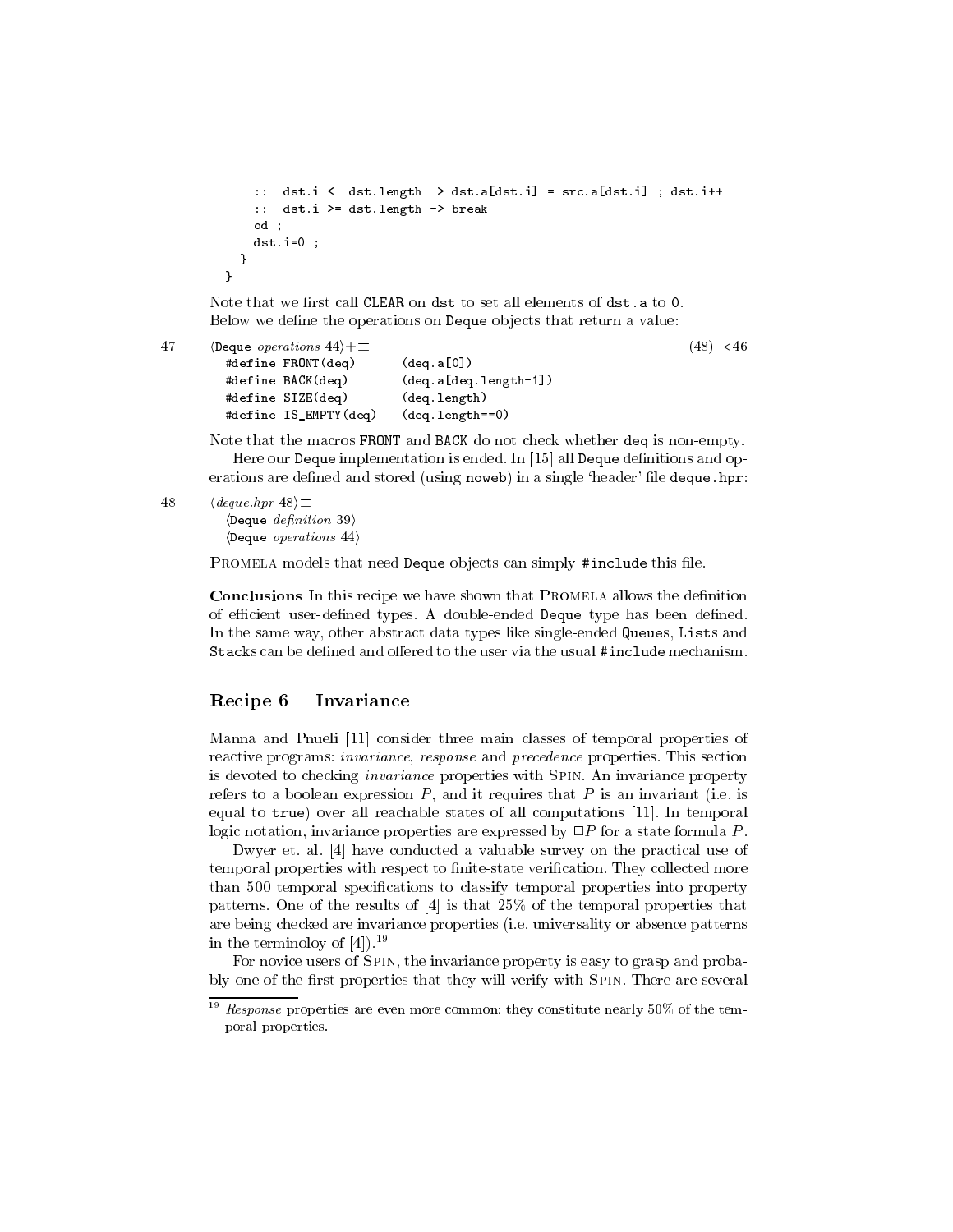ways to verify an invariance property  $\Box P$  with SPIN. In this recipe we discuss five of them. We have tested the different invariance schemes on several PROMELA specifications to find out which is most efficient. Our approach only allows references to global variables to appear in the expression  $P$ . This does not restrict the approach as local variables can always be declared globally. Using global variables may be less efficient than using local variables, though.

1. monitor process. The first method that we investigate is the method that is proposed in assert.html of [19]. This method is also the method of choice for people (relatively) new to SPIN. To express system invariance it suffices to place the invariant in an independently executed process.

49

```
\langle invariance - monitor process 49 \rangle \equivactive proctype monitor()
         \mathbf{f}{\color{red} \bullet} . The contract of the contract of the contract of the contract of the contract of the contract of the contract of the contract of the contract of the contract of the contract of the contract of the contract of 
                  assert(P) ;
```
}

Since the monitor process is executed independently from the rest of the system, the assert(P) statement may be evaluated at any time. Alternatively, one could add the assert statement to the init process after all processes have been started. Note that in this case the property  $P$  is not checked in the initial state of the system.

Even before running experiments with Spin, however, we can predict that the `independence' execution of the monitor process will be expensive. As the assert statement will be enabled in all states of the system, the number of states could  ${\rm -}$  in the worst case  ${\rm -}$  be doubled.

2. never claim - do assert. The Spin documentation [19] also suggests another method to check for invariance.

50

```
\langle invariance - never do assert 50\rangle \equivnever {
     do
      :: assert(P)
     o d
```
}

The never claim ensures that after every step of the system the assertion is checked. In this way the number of states is not doubled, only the search depth of the verication run.

A minor drawback of this method isthe fact that Spin always gives the following warning after verifying a never claim:

```
warning: for p.o. reduction to be valid the never claim must be stutter-closed(never claims generated from LTL formulae are stutter-closed)
```
As this never claim is not generated from a LTL formula, the novice Spin user is not likely to trust the verification results after this warning about 'stutterclosed'-ness. In [15], stuttering is discussed in more detail. Here we only assure the reader that the never do assert method is always safe with respect to partial order reduction. And the warning can thus be ignored.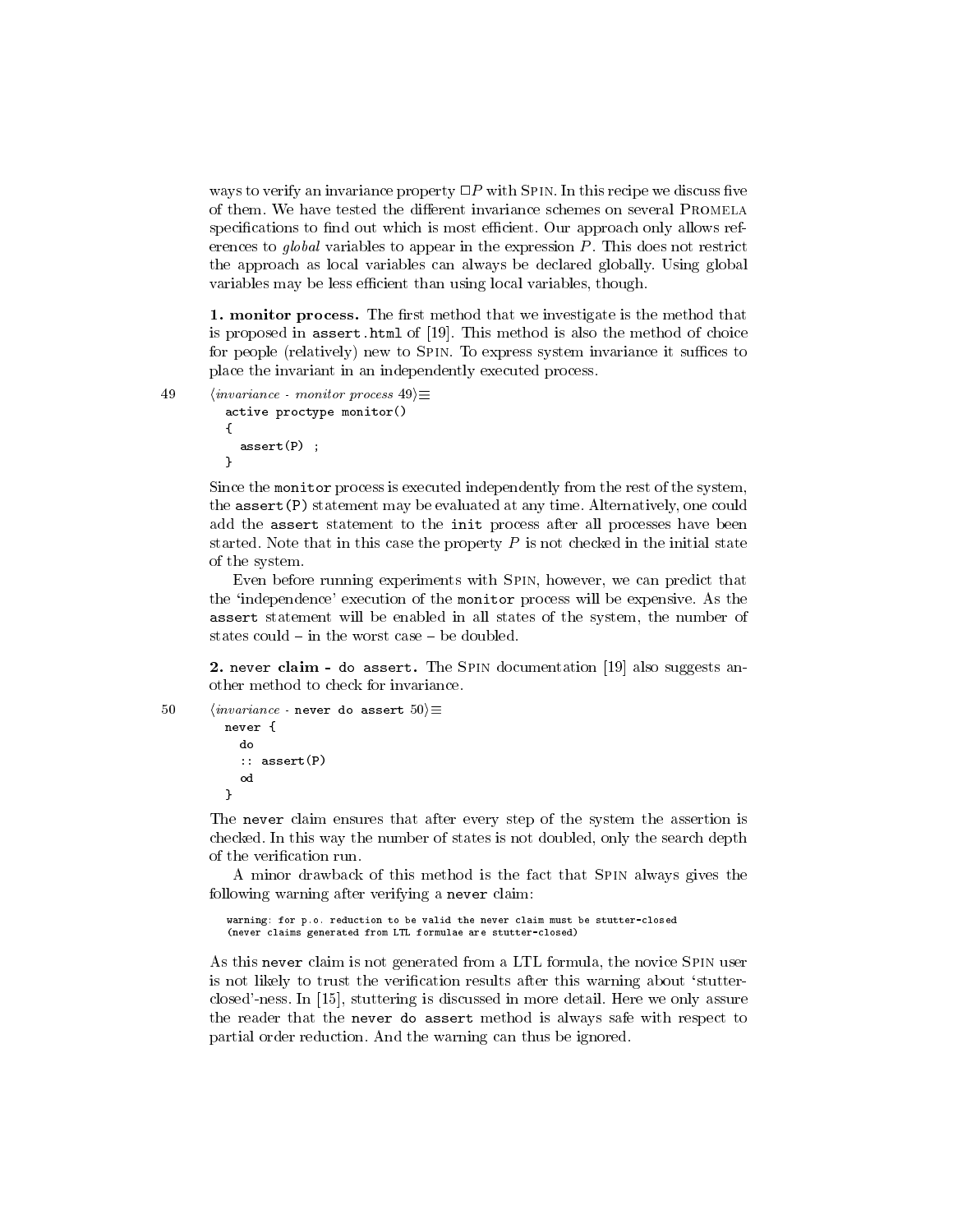3. LTL property. The most *logical* way to check for invariance is to use SPIN's support for Linear Temporal Logic (LTL) formulae. Spin's command line option -f translates a LTL formula to a never claim, encoding the corresponding Buchi acceptance condition.

The LTL formula  $\Box P$  is translated to the following (stutter-closed) never claim:

51 (*invariance* - LTL never *claim*  $51 \equiv$ 

}

```
never {
TO_init:
  :: (!P) -> goto accept_all
  :: (1) -> goto TO_init
  fi ;
accept_all:
  skip
```
4. guarded monitor process. A drawback of the *(invariance - monitor pro-* $\cos s$  49) method is that the assert statement is enabled in every state. To verify  $\Box P$ , though, it suffices to check that  $\Diamond \neg P$  does not hold.

```
52 (invariance - guarded monitor process 52\rangle \equivproctype monitor()
           {
           end:
              atomic \{ \} \mathsf{P} \rightarrow assert(\mathsf{P}) ; \}λ
            }
```
The atomic statement only becomes executable when P itself is not true. The end label is needed because if the atomic clause never becomes executable, the monitor process would have a 'non-valid end-state'.

5. unless. Our last method to check for invariance uses Promela's unless statement. The idea is to enclose the  $\langle body \rangle$  of one of the processes of the system into the following unless clause:

53  $\langle invariance: \texttt{unless} 53 \rangle \equiv$ proctype Foo() {  $\{ \; \langle \; body \rangle \}$ } unless { atomic { !P -> assert(P) ; } }

}

Whenever P becomes false, the  $\langle body \rangle$  will be interrupted and SPIN will conclude that the invariant property  $P$  does not hold. The unless method has some advantages, but these are outweigthed by the disadvantages: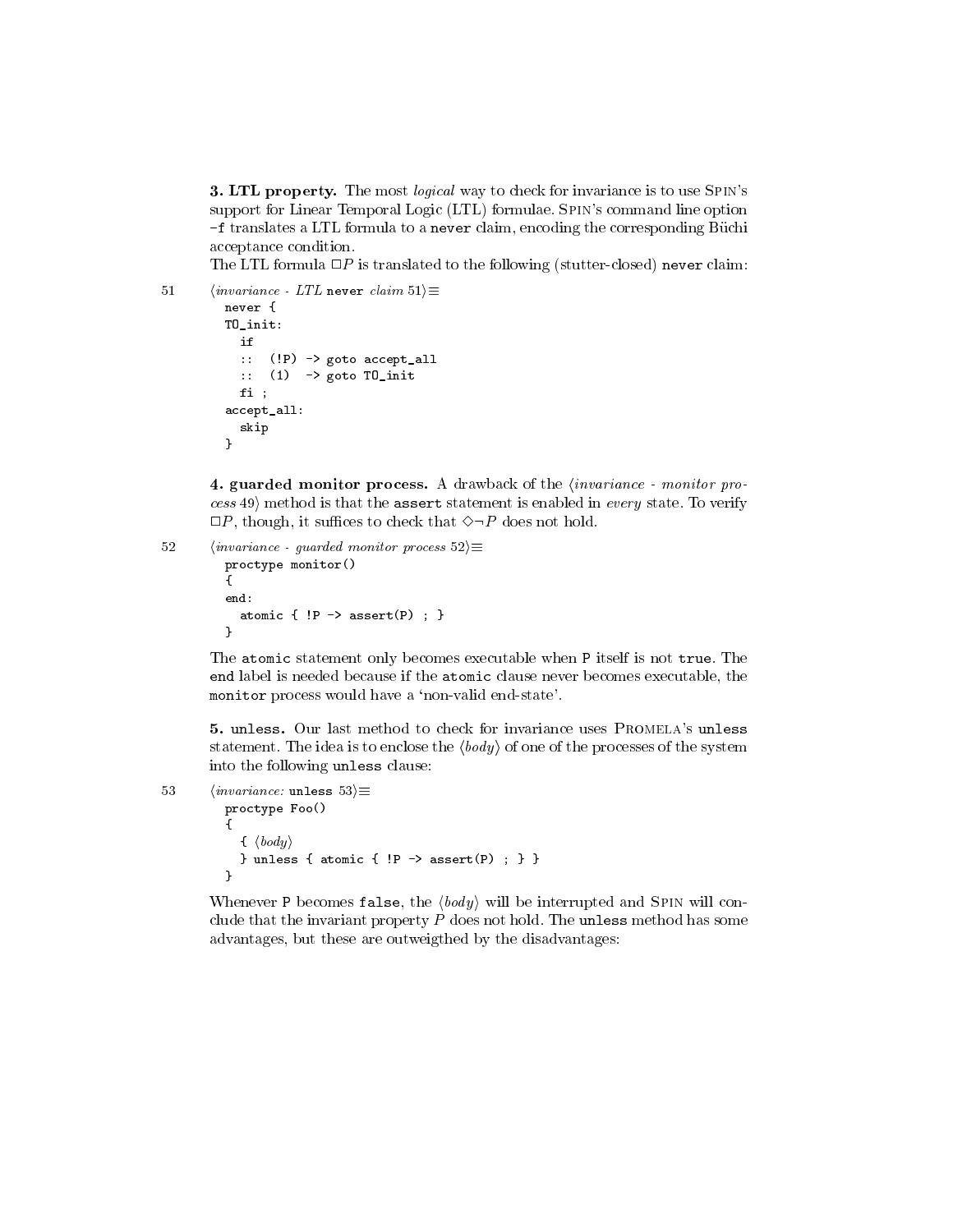- + No extra proctype is needed, which saves 4 bytes in the state vector.
- $+$  The local variables of the process can also be used in the property P.
- The definition of a proctype has to be changed. This involves even more work when the process contains labels and goto's.
- The unless construct can reach inside atomic clauses, which means that if the property  $P$  is false inside an atomic clause, the unless method will erroneously report an error.
- The partial order reduction may be invalid if rendez-vous communication is used within the body.
- The  $\langle body \rangle$  of the process is not allowed to end, because otherwise the unless statement also terminates, preventing subsequent tests on !P.

### 6.1 Comparison

To compare the different invariance methods we used these methods to verify the following four (standard) PROMELA specifications:

- brpa bounded retransmission protocol (from [3]).
- leader a leader election protocol (part of Spin's 3.3.10 distribution).
- philo a model for the well-known dining philosophers problem; we used N=7 for the default runs and N=6 for the -DNOREDUCE runs.
- pftpa flow control protocol (from [6] and part of SPIN's 3.3.10 distribution).

We conducted two types of verification runs. In the default case, we used SPIN's default settings and only adjusted the depth of the depth first search (DFS) stack (via option -m) when needed. Because the unless method is not reliable in combination with rendez-vous communication and partial order reduction (i.e. for the brp and philo runs), we repeated the verification runs with partial order reduction disabled (i.e, -DNOREDUCE).

Tables 10-13 list the results of verifying some trivial invariance properties using the methods discussed. The columns correspond with the 5 invariance methods. We verified two versions of the 'monitor process' method: in 1a the monitor process is started first, whereas in 1b the monitor process is started last. The 'best' results in a row are typeset using **boldface**.

Tables 10 and 12 report the total memory used by the verification runs in the default and -DNOREDUCE case, respectively. Tables 11 and 13 report the verification time (i.e. user $+$ system time) of the runs. Due to space considerations, we have not included other significant parameters of the verification runs, like `depth reached' or `number of states stored'.

Conclusions First we consider the results in the columns 1a and 1b. The only difference between the PROMELA models of 1a and 1b is the activation order of the monitor process. Still the results for 1a and 1b show significant differences. If the monitor process is started last  $(1b)$  the verification statistics are worse. The reason for this is that Spin's DFS will select the processes in reverse order; i.e. the last process started will be considered first. And because the monitor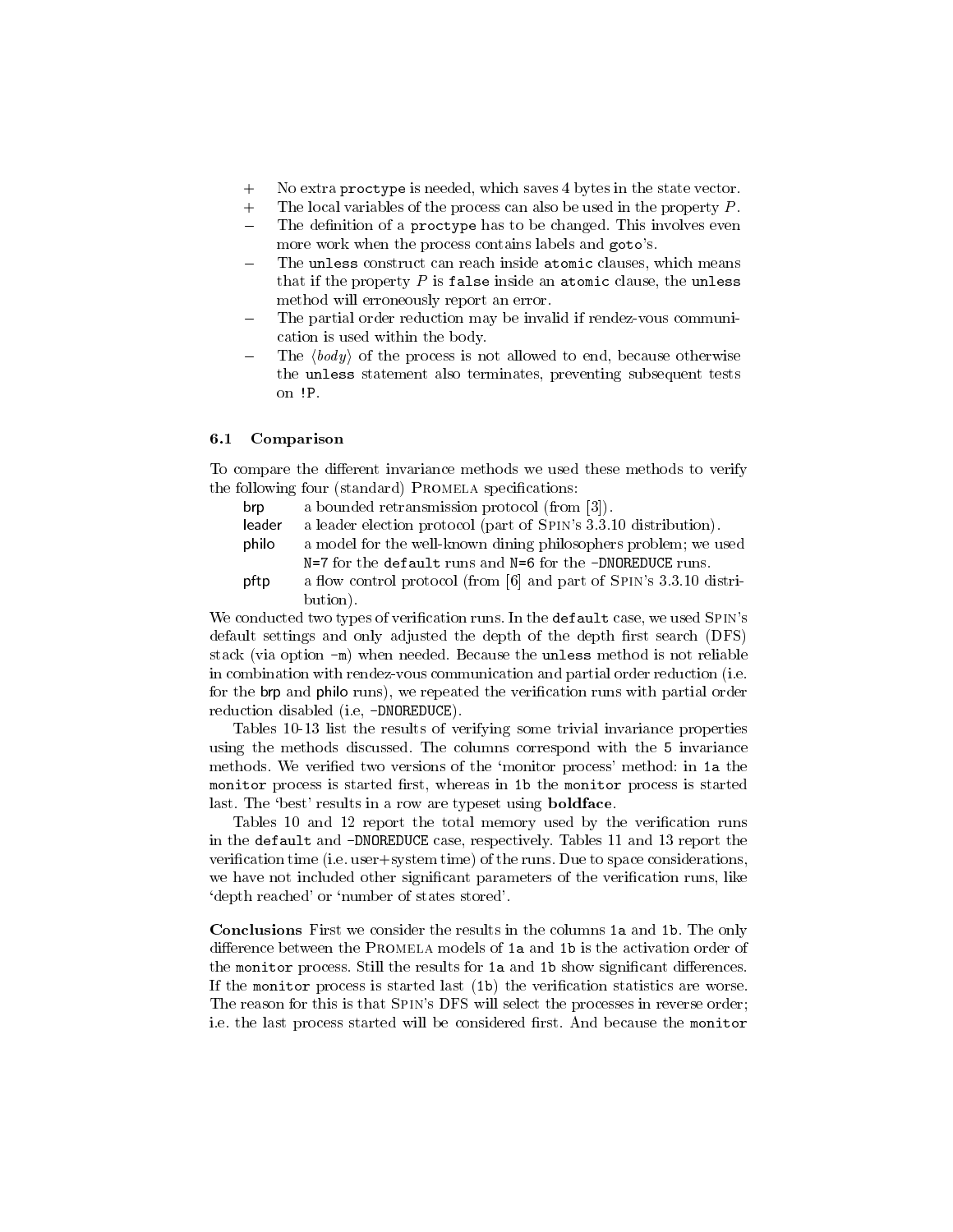|        | 1a     | 1b     |        |        |        |        |
|--------|--------|--------|--------|--------|--------|--------|
| brp    | 27.157 | 38.115 | 14.971 | 15.688 | 26.338 | 22.135 |
| leader | 2.542  | 2.542  | 2.542  | 2.542  | 2.542  | 9.648  |
| philo  | 16.318 | 21.336 | 11.710 | 11.915 | 11.710 | 12.510 |
| pftp   | 9.441  | 11.285 | 9.441  | 9.953  | 9.441  | 9.744  |

Table 10. Invariance default: total memory used (Mb).

|        | la    | 1b    |      |       |          |           |
|--------|-------|-------|------|-------|----------|-----------|
| brp    |       | 16.42 | 4.90 | 5.77  | 9.39     | 10.24     |
| leader | 0.03  | 0.02  | 0.02 | 0.03  | 0.02     | 3.36      |
| philo  | 23.26 | 35.11 | 1.41 | 13.84 | 11.31    | $12.01\,$ |
| pftp   | 1.53  | 2.01  | 1.67 | 2.06  | $1.56\,$ | $1.62\,$  |

|  |  |  |  |  | <b>Table 11.</b> Invariance default: verification time (sec). |  |  |  |
|--|--|--|--|--|---------------------------------------------------------------|--|--|--|
|--|--|--|--|--|---------------------------------------------------------------|--|--|--|

|        | 1a     | 1 <sub>b</sub> |        |        |        |        |
|--------|--------|----------------|--------|--------|--------|--------|
| brp    | 40.777 | 59.415         | 22.140 | 24.735 | 40.572 | 21.048 |
| leader | 7.725  | 10.387         | 5.062  | 5.307  | 5.062  | 14.011 |
| philo  | 11.504 | 16.317         | 7.203  | 7.835  | 7.203  | 17.973 |
| pftp   | 30.644 | 40.679         | 20.608 | 22.037 | 20.608 | 22.307 |

Table 12. Invariance -DNOREDUCE: total memory used (Mb).

|        | 1a    | 1b    |       |       | 4     |       |
|--------|-------|-------|-------|-------|-------|-------|
| brp    | 24.13 | 37.16 | 10.86 | 12.54 | 21.09 | 9.60  |
| leader | 2.66  | 4.18  | 1.30  | 1.37  | 1.19  | 5.76  |
| philo  | 19.67 | 30.67 | 9.61  | 12.07 | 9.57  | 35.27 |
| pftp   | 13.70 | 19.34 | 8.19  | 9.22  | 7.84  | 8.34  |

Table 13. Invariance -DNOREDUCE: verification time (sec).

process is always enabled, this step will always be executed before any other process can advance a step. But although 1a performs better than 1b, its results are still worse than the other invariance methods. So we conclude that to check for invariance one should not use the `monitor process' solution. But if you do, be sure to activate the monitor process as the first process.

Although the unless method sometimes shows the best statistics (i.e. when partial order reduction is disabled) it has too many restrictions to be general applicable.  $\chi$  From the other three methods, method '4. guarded monitor process' seems to perform quite well. However, the results of method `2. never do assert' are always close or better. For the verification of the brp, method 2 performs even much better than method 4. It is also interesting to see that, although it never performs bad, there is no verication run where method `3. LTL property' shows the best results. Using this method to check for invariance is not a bad choice, but method 2 and 4 perform better.

To conclude we recommend to use method `2. never do assert' when checking invariance with Spin.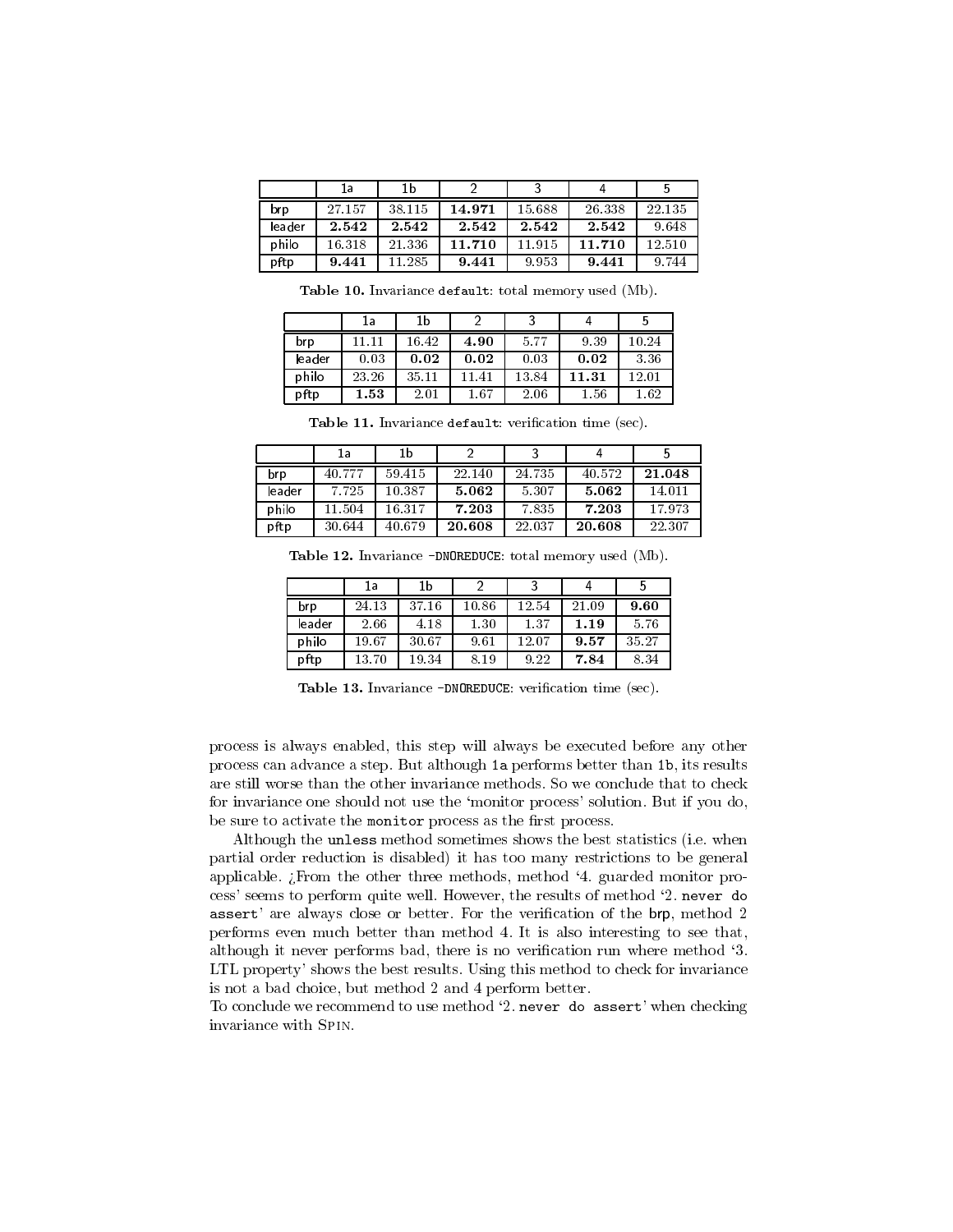## Conclusions

In this paper we presented six 'recipes' to cook more efficient PROMELA models and to use the model checker SPIN more effectively. In Recipe 1 we showed how macros and inlines can help to structure and parameterise PROMELA models. Recipe 2 discussed some issues regarding the atomic and d\_step constructs. In Recipe 3 we investigated the most efficient way to model randomness in PROMELA. In Recipe 4 we developed a bitvector library that is more efficient than Spin's own byte-array implementation. In Recipe 5 we combined the ingredients of Recipe 1 and 2 to show how to add efficient data types to PROMELA. And in Recipe 6 we investigated the effectiveness of five different methods to check for invariance with Spin.

This paper and the forthcoming [15] are not claimed to constitute a complete and finished collection of best practices for SPIN. On the contrary, the author hopes that this collection of techniques will stimulate other SPIN users to contribute their own best practices and experiences to this list. In this way not only the common knowledge on modelling and verification with SPIN will grow, it will also yield opportunities to optimise and improve the Spin system itself.

Acknowledgements First of all, the author wants to thank Gerard Holzmann, the Spin master, who is always available for patiently answering naive questions and personal wishes regarding SPIN. I would like to thank Pim Kars for showing me - already in 1996 - several efficient PROMELA tricks, that changed my attitude towards the application of verication tools. Ed Brinksma is thanked for sharing his experiences as a `novice' Spin user (i.e. Recipe 2 and 4). Yaroslav Usenko is thanked for his suggestion for a more elegant and slightly more efficient do solution for the random construct (i.e. Recipe 3). I want to thank Rom Langerak and especially the anonymous referees for their very useful suggestions to improve both the contents and readability of this paper.

## References

- 1. Alfred V. Aho, Ravi Sethi, and Jeffrey D. Ullman. Compilers: Principles, Techniques, and Tools. Addison-Wesley, Reading, Massachusetts, 1986.
- 2. Dov Bulka and David Mayhew. Efficient  $C++$  (Performance Programming Techniques). Addison-Wesley, Reading, Massachusetts, 2000.
- 3. Pedro R. D'Argenio, Joost-Pieter Katoen, Theo C. Ruys, and G. Jan Tretmans. The Bounded Retransmission Protocol must be on time! (Full Version). CTIT Technical Report Series 97-03, Centre for Telematics and Information Technology, University of Twente, Enschede, The Netherlands, 1997. Also available from URL: http://wwwtios.cs.utwente.nl/~dargenio/brp/.
- 4. Matthew B. Dwyer, George S. Avrunin, and James C. Corbett. Patterns in Property Specifications for Finite-State Verification. In Proceedings of the 1999 International Conference on Software Engineering (ICSE'99), pages 411-420, Los Angeles, CA, U.S.A., May 1999. ACM Press.
- 5. Gerard J. Holzmann. Spin homepage: http://netlib.bell-labs.com/netlib/spin/whatispin.html.